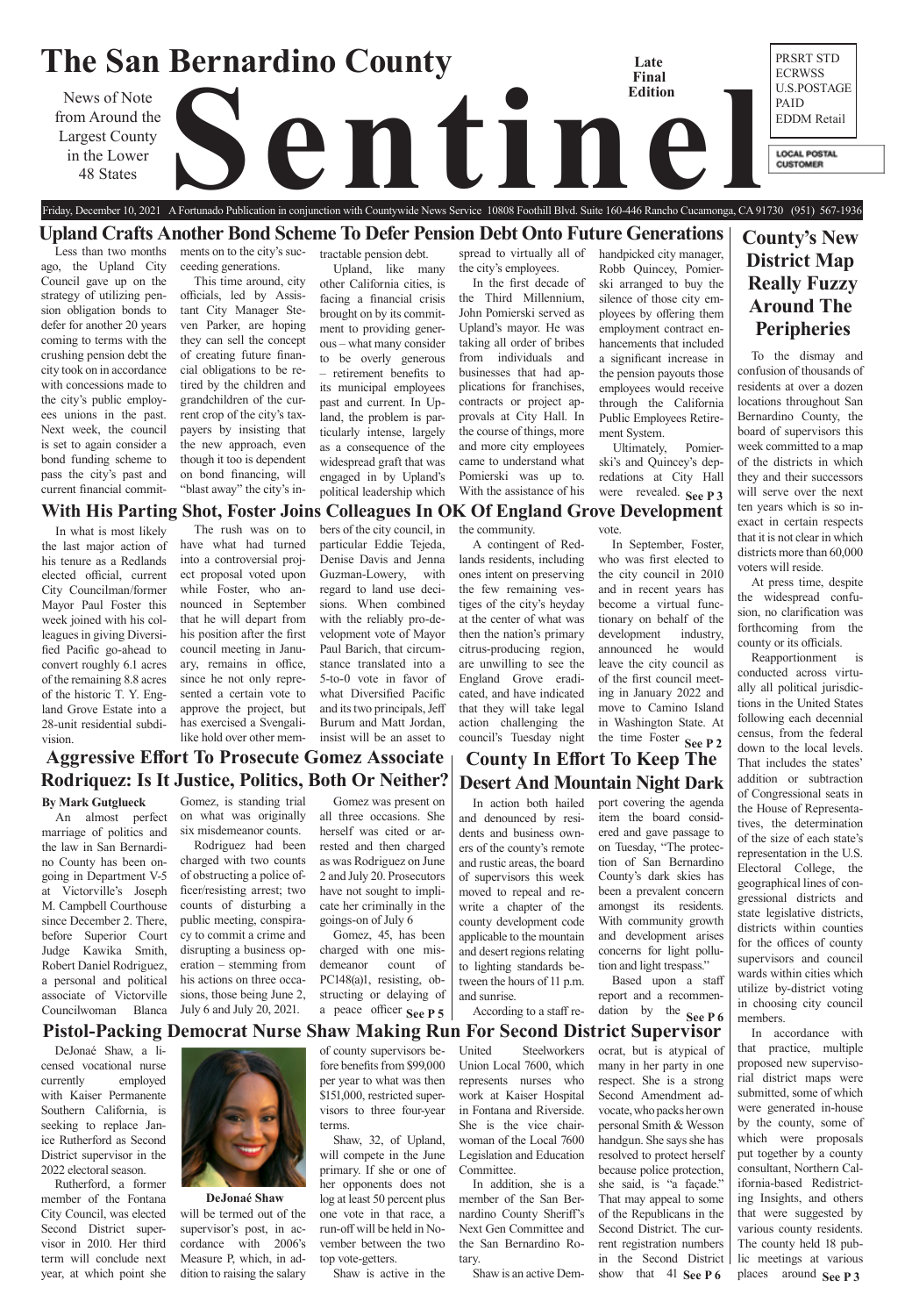**The San Bernardino County**

**Sentinel** Published in San Bernardino County. The Sentinel's main office is located at 10788 Civic Center Drive in Rancho Cucamonga, CA 91730 A Fortunado Publication in conjunction with Countywide News Service Mark Gutglueck, Publisher

**Call (951) 567-1936 to learn of locations where the Sentinel is available or to provide news tips** 

### **130-Year-Old Orange Grove To Be Cleared For New Redlands Housing Tract** *from front page*

*10808 Foothill Blvd., Suite 160-446 Rancho Cucamonga, CA 91730 SBCSentinel@yahoo.com Legal Notice Department 909 957 9998 Message Line 909-276 5796*

### **Friday, December 10, 2021**

### **San Bernardino County Sentinel <b>Page 2 Page 2**

made the announcement, the council had twice delayed taking action with regard to the project Diversified Pacific refers to as the West Palm Development.

The West Palm Development confines itself entirely to property at the corner of Palm and Alvarado avenues in Redlands once owned by Thomas Y. England, where in 1891 he began cultivation of naval oranges. The grove itself involved a gravity-fed irrigation system, and in 1893 England set within the grove a home in the Victorian style, which included a carriage house immediately behind it. England had also established on a portion of the property facing Alvarado Avenue a Queen Anne cottage. In 1914 the Victorian home at 301 West Palm Avenue was altered by a subsequent owner, Guy Hunter, into a prairie style home.

The England Estate containing all of its historic and still-functioning assets was sold by the Hunter Family to James and Annie Attwood in 1922. The Attwoods in turn passed it along to their daughter, Mary Attwood Heeney, and her husband Thomas J. Heeney, who continued to operate it as a citrus-producing grove.

In the late 1940s and the 1950s, then into the 1960s, 1970s, 1980s, 1990s and into the Third Millennium, the vast number of agricultural properties in Southern California other than in Imperial County were graded and replaced primarily with residential but also in some measure commercial and industrial development. Unlike in most other communities, however, a movement aimed at historical preservation found currency in Redlands. Even as a succession of the city's elected officials for more than 60 years were supported with political donations from the development community and in return embraced aggressive development and

the wholesale removal of the city's once ubiquitous orange and lemon trees, a dedicated group of Redlands residents managed to stir up enough support among the city's voters to put into place substantial controlled growth regulations in the form of initiatives approved during municipal elections – 1978's Measure R, 1987's Measure N and 1997's Measure U – which to a substantial degree took the development/land use approval process out of the hands of Redlands' politicians. Measure R put a limit on the annual growth rate, followed by further refinements and restrictions put in place under the auspices of Measures N and U, such that no more than 400 residential dwelling units can be approved or constructed within the city annually and the city council is not empowered to suspend, waive or rescind those provisions.

Meanwhile, in 1986, Redlands voters passed Measure O, which approved a bond to pay for purchasing and thereafter dedicating for preservation historic citrus groves in the city.

More than a decade ago, Thomas Heeney's grandson Christopher Brumett along with his wife Jacquelyn signaled their willingness to sell the England Grove property. The City of Redlands, with its available grovepreservation bond money, and the Redlands Conservancy, showed interest. The Redlands Conservancy offered \$3 million for the 8.8-acre property. The Brumetts turned that offer down, saying they wanted roughly twice that amount. Another offer, this one for \$4 million, was tendered by preservationists. Again, the Brumetts balked at that offer. Thereafter, Burum and Jordan approached the Brumetts with their own offer. Inexplicably, in June 2019, the Brumetts accepted Diversified Pacific's \$2.35 million bid for the 8.8 acres. Burum, Jordan and Diversified Pacific applied with the city to convert six of the England Grove Estate's 8.8 acres into 32 2,000-to 2,600 square foot homes on what were mostly 6,200-square-foot lots.

The approved number of residences was reduced, ultimately, from 32 to 28.

The property slated for development lies within one of the city's ten sometimes overlapping historic zones, designated as the West Highland Avenue Historic and Scenic District, consisting of 24 historic homes within a two-mile radius of the proposed project. Those historic properties include the Miss Hester Leaverton House at 159 West Palm Avenue, less than 300 feet away; the Montgomery House, which borders the orange grove; the Thomas Jeffrey House at 625 Alvarado Avenue; the Thayer residence at 104 West Cypress Avenue; as well as 13 homes on West Highland Avenue; three homes on West Cypress Avenue; one house on South Buena Vista Street; two houses on Alvarado Street and three homes on West Palm Avenue.

Burum and Jordan intend to bulldoze more than 90 percent of the grove and its irrigation system. The original England home facing Palm Avenue, the carriage house behind it and the England Queen Anne cottage on the property facing Alvarado Street are to be preserved, along with roughly 57 of the navel orange trees that produced fruit marketed for decades under the Pure Gold label.

*Continued on Page 4* Following the May 11 and June 8 planning commission meetings, Diversified Pacific submitted a revised plan for the project, which removed the private access gates and the cul-de-sac, such that what had formerly been proposed as a private street went all the way through the project and connected to Alvarado Street. The removal of the cul-de-sac reduced by three the locations where there were front and rear yard setback variances. Other substandard setback variances remain as part of the project. Ultimately, at its third meeting regarding the project, the planning commission, after considering the input of the Frasher/Shaw subcommittee, on June 22, 2021, voted 5-to-2, with Dr. Angela Keller and Matt Endsley dissenting, to recommend that the city council provide the project with a mitigated negative declaration with a proviso that roughly 56 of the trees would be retained and a kiosk would be erected that would recite the history of the England Estate and its significance to Redlands. The commission voted 6-to-1, with Keller dissenting, to grant the variances allowing yard size limitations and reduced setbacks on some of the lots. Given how precious many in the Redlands community considered the England Estate to be, utilizing a mitigated nega-

Early in the process of the City of Redlands' evaluation of Diversified Pacific's development proposal for the England Estate property, then-Mayor Paul Foster advocated on behalf of the development company, prevailing upon city staff to allow the project to be completed without Diversified Pacific having to go to the expense of a full-blown environmental impact report, instead consenting to have the city council consider providing the project with a mitigated negative declaration. Under the California Environmental Quality Act, most development projects are subjected to an environmental certification process. Some types of environmental certification are more intensive than others, ranging from an environmental impact report to an environmental impact study to an environmental assessment to an environmental examination to a mitigated negative declaration to a negative declaration.

An environmental impact report, the most intensive type of environmental analysis and certification there is, consists of an involved study of the project site, the project proposal, the potential and actual impacts the project will have on the site and surrounding area in terms of all conceivable issues, including land use, water use, air quality, potential contamination, noise, traffic, and biological and cultural resources. An environmental impact report specifies in detail what measures can, will and must be carried out to offset those impacts. A mitigated negative declaration falls near the other end of the scale, and exists as a far less exacting size-up of the impacts of a project, by which the panel entrusted with the city's ultimate land use authority, as in the case of Redlands the city council, issues a declaration that all adverse environmental impacts from the project will be mitigated, or offset, by the conditions of approval of the project imposed upon the developer.

On October 1, October 15, and December 17 of 2020, and then on March 4, 2021 the Redlands Historic and Scenic Preservation Commission reviewed and discussed the initial study the city had completed as part of the proposed mitigated negative declaration the city council was to make in providing the project its environmental certification. The historic and scenic preservation commission adopted a resolution on March 4, 2021, documenting its findings that the proposed mitigated negative declaration and cultural resources report did not adequately identify and address the potential impacts to cultural and historic resources, while recommending that a full environmental impact report be prepared for the project to comprehensively identify and analyze any potentially significant impacts.

The Redlands Plan-

ning Commission took up consideration of the project at its May 11, 2021 and June 8, 2021 meetings, engaging in discussion with regard to how the project will mesh with the existing surrounding neighborhoods, the manner in which the neighborhood was to be separated from the surrounding area by entrance and exit gates and how the gates would limit access to the project, the fire safety problems represented by the proposed cul-de-sac on the Alvarado Street side of the project, the variances for the front yard setbacks and rear yard open space that were necessitated by putting the lots on properties too small to accommodate them vis-à-vis the city's developmental standards, the project applicants' lack of communication with the surrounding neighborhood, as well as Diversified Pacific's request for a reduction in lot size, and the project's impact on historic resources. Despite the commissioners' collective misgivings with regard to some of the issues pertaining to the development proposal, those concerns were deemed to be relatively minor and the panel overall appeared to be philosophically disposed toward allowing the project to proceed, so much so that in choosing the two members of an ad-hoc subcommittee to make a fuller study of the project before reaching a final conclusion, it consented to appointing commissioners Karah Shaw and Steve Frasher to that subcommittee. This generated skepticism throughout the community, as Shaw is a real estate

agent, and some felt this could constitute a conflict of interest in that she stood to profit were she to get the listings on or serve as a broker on the home sales within the Redlands Palm subdivision.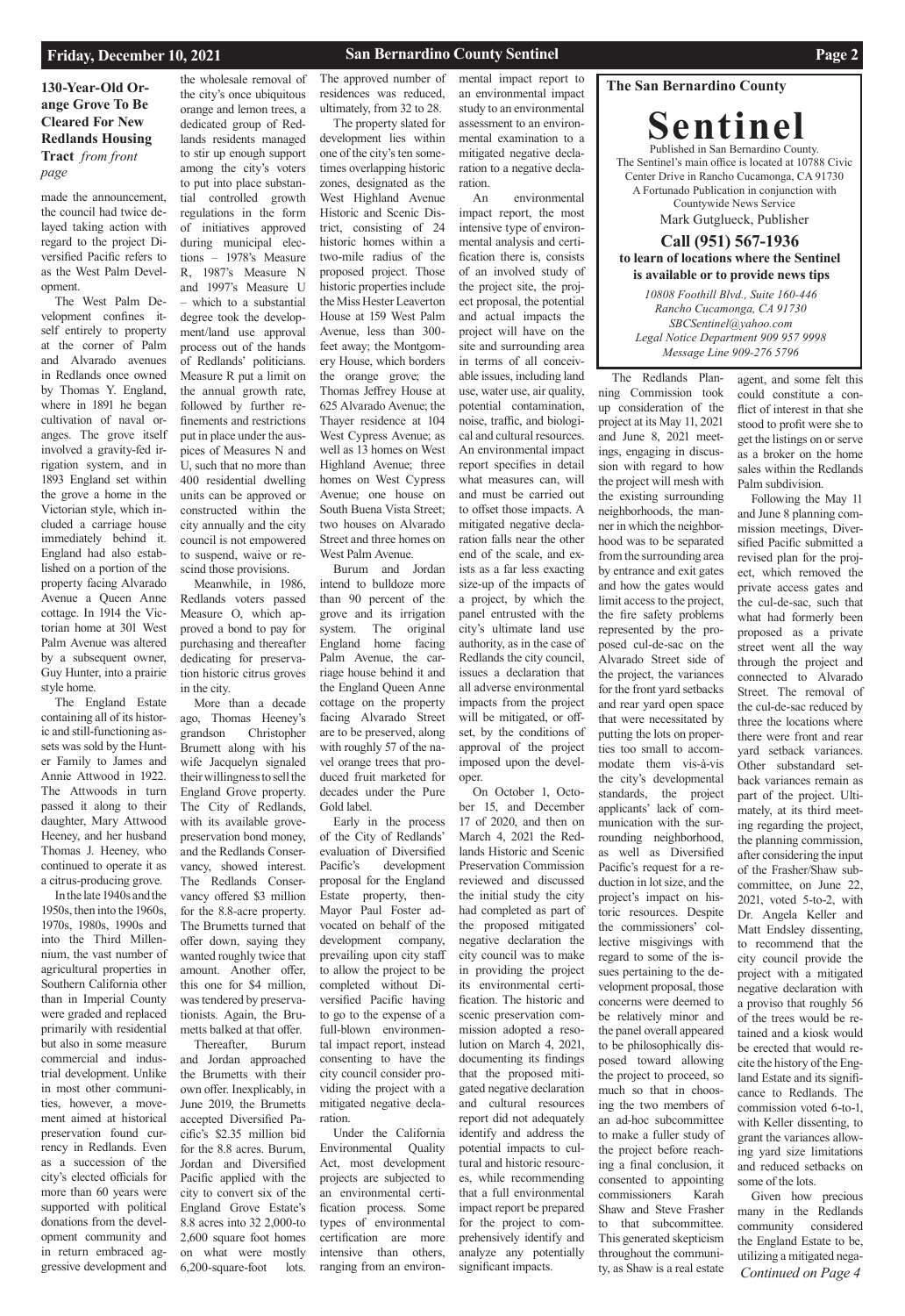**Fresh Off Being Slapped Back For Seeking To Use Bonds To Saddle Future Generations With Past & Current Pension Debt, Upland Solons Determined To Rig Another Bond Scheme, This Time Diverting City's H2 O Money To Fund City Employees' Lucrative Retirement Benefits** *from front page*

Pomierski was indicted on bribery charges in 2011 and convicted in 2012, whereupon he was sentenced to two years in a federal penitentiary. Quincey, who was fired in 2011, was charged by the San Bernardino County District Attorney's Office in 2012 with misappropriation of public funds, gaining personal interest from a public contract and perjury. In 2014, after extended plea negotiations with prosecutors, he pleaded guilty to reduced charges.

Despite Pomierski's and Quincey's legal comeuppance, their coconspirators in the scams they had pulled – the municipal employees who had maintained their silence about what they knew was going on at City Hall – continued to reap the fruit of the arrangement that they had made with the disgraced mayor and city manager to keep the corruption at City Hall under wraps. None of those employees were ever asked to undo the generous salary increases and accompanying pension enhancements they were provided during the Pomierski administration.

Consequently, the city's pension debt continued to escalate at an astronomical rate.

As of June 2012, the City of Upland had an \$88,994,066 unfunded pension liability. That debt had reached \$99,976,917 as of June 30, 2019, and then climbed more steeply thereafter,

hitting \$112,039,675 at mid-fiscal year of 2019- 20 and \$120,920,721 as of June 30, 2020. Unofficial documentation available to the *Sentinel* suggests that by March 2021, Upland's unfunded pension liability had climbed to \$130,185,277.

In fiscal year 2020- 21, 20.65 percent of the city's operating costs were devoted to paying those who were no longer actively working for the city, with \$8,996,364 of the city's \$43,559,950.78 general fund budget being utilized in paying off its pension debt.

Projections are that 11 years from now, in 2032, with more and more of the city's current employees joining the rolls of the city's retirees drawing pensions at ever higher and higher rates, the city will be expending more than 50 percent of its operating budget on paying pensions to former city employees, resulting in the city either drastically reducing the municipal services it provides, declaring bankruptcy or disincorporating to allow the City of Ontario, the City of Rancho Cucamonga or the County of San Bernardino to inherit the burden of continuing to administer government in the 15.62-square mile city.

Over the years, discussions came about relating to the city solving its pension debt dilemma. As it turned out, however, the city's elected leadership – the city council – proved collectively unwilling to engage in a course of pension reform which would consist of having the city's retirees surrender the increases to the generous pension allotments they were given as a consequence of the deal their unions had brokered on their behalf during contract negotiations with Quincey over a decade ago. Instead, the council, advised by then-City Manager Rosemary Hoerning, who stood to receive an annual pension at or exceeding \$200,000 upon retirement, and Assistant City Manager Steven Parker, who will likely pull an annual pension approaching \$200,000 per year upon his retirement, as well as by the city's consultant, Julio Morales, whose company, Urban Futures, stood to make more than \$60,000 in further fees if the city elected to issue pension obligation bonds, decided to utilize a strategy of issuing pension obligation bonds to pay down the

### **Friday, December 10, 2021** 1 **San Bernardino County Sentinel Page 3**

On Thursday August 12, the city quietly filed with the court for its approval of the language for a proposed summons naming no single individual but a collective, that being "all persons."

city's pension debt.

The city council gravitated to the pension obligation bond panacea despite the lack of enthusiasm most conservative financial advisors have for such financial instruments, which are intended to retire the debt represented by yet unpaid pensions to retirees by creating further debt. The Government Finance Officers' Association, likening pension obligation bonds to paying off the money owed on one credit card with another credit card, has sternly warned municipal entities that pension obligation bonds place taxpayer money at risk and often leave governments saddled with more debt rather than less, as they often do not achieve a high enough return to justify their use.

Setting that warning aside, the city stealthily moved toward borrowing its way out of its pension crisis by making the issuance of \$121 million in bonds.

On April 28 of this year, the city hired Urban Futures, which had advised it to issue the bonds, as the city's bond issuance consultant, guaranteeing the company \$62,500 upon the issuance of the bonds. On May 10, the city quietly retained the law firm of Best Best & Krieger, of which City Attorney Steve Deitsch is a partner, to serve as the validation counsel and bond counsel for the bond issuance.

> *Continued on Page 11* At its October 25 meeting, City Attorney Steven Deitsch publicly an-

The same day, May 10, the city equally quietly retained the law firm of Straddling Yocca, Carson & Rauth to serve as the disclosure counsel for the bond issuance.

On July 21, in a lawsuit designated CIVSB2121939 by the San Bernardino County Superior Court and titled *City of Upland v. All Persons interested in the matter of the proceeding for the issuance and sale of bonds for the purpose of refunding certain obligations that the City of Upland owes to the California Public Employees' Retirement System*, the City of Upland sued its 77,754 residents by means of a validation complaint, challenging them to come forward within 30 days of being served with notice

of the lawsuit with reasons why the city should not issue \$121 million in pension obligation bonds.

By filing the validation lawsuit against its residents, the city was seeking to get around the requirement that any taxes to be imposed on citizens or any bond issuance to be defrayed by taxpayers had to be approved by a majority vote of those upon whom the tax is to be imposed. The filing of the lawsuit created a loophole in that law, such that if no one responded to the lawsuit within 30 days, then the bonds could be issued without a vote being made.

Late in July an eagleeyed Upland resident spotted the recordation of the validation complaint on the San Bernardino County Superior Court's website, and word spread among a small circle of Upland residents that the city had filed suit against all of its residents.

On August 9, the city secured the services of J.P. Morgan Securities LLC as the managing underwriter of the bonds and Stifel, Nicolaus & Company, Incorporated as the co-managing underwriter for the proposed pension obligation bond issuance.

"You are being sued," the summons to participate in the validation process read in part. "You have 30 calendar days after this summons and legal papers are served on you to file a written re-

Thereafter, inquiries with regard to the legal action were made with City Hall, prompting some curious doublespeak from then-acting City Manager Parker on August 18. "To be clear, the city has not directly or even indirectly sued its constituents," Parker asserted. "No action is being taken against any individual, constituent or not, and at the end of the day, there will not be any judgment or adverse action taken against any individual because of the validation action."

The city then utilized the *Inland Valley Daily Bulletin* to serve its 77,754 residents notice of the lawsuit with a legal advertisement that first ran on September 9, 2021. Despite requests that it do so, the city refused to post the legal notice on its website to ensure greater resident awareness that the suit was under way.

The city's plan ran into the stiffest of headwinds, however, when on September 21, with a mere 18 days to go before the city would have been free to initiate the issuance of the bonds, the Howard Jarvis Taxpayers Association, which had a perfect record of success in opposing four other California cities in their efforts to issue pension obligation bonds without first obtaining voter approval to do so, filed a response to the city's validation complaint on behalf of Upland residents.

The Howard Jarvis Taxpayers Association, on behalf of its members residing in the Upland community, and represented by its president, Jonathan Coupal, who is

an attorney, and two of its staff attorneys, Timothy Bittle and Laura Dougherty, two days later followed that answer to the validation complaint up with a court filing also served upon the City of Upland making a first request for the production of documents relating to the case and a first set of special interrogatories. This sent a clear signal to the council that its effort to sneak the validation procedure past Upland's unsuspecting residents was not going to work. At its September 27 and October 11 meetings, the city council discussed the validation suit during closed sessions held outside the scrutiny and earshot of the public.

On October 15, Scott Ditfurth, the attorney with Best Best & Krieger representing the city in the validation action, filed a motion with the court to dismiss the entire case and all of its causes of action. Thereupon, Judge Lynn Poncin, who was hearing the matter, entered a dismissal of the complaint without prejudice before trial.

Unbeknownst to and unappreciated by the city council, Parker and Deitsch was that the Howard Jarvis Taxpayer Association had been brought into the case in large measure because of the manner in which the council, Parker and Deitsch had sought to secretively effectuate the bond issuance and then prevaricated about the lawsuit the city had filed against its own residents to achieve that goal.

the county to allow a geographically diverse participation in hashing out the new districts.

federal and California equal voting rights laws, minority voting rights are to be respected and maintained, equal representation is to be ensured and race or ethnicity is not to be considered in the drawing of lines. Still, to meet the requirement of guaranteeing equality

The criteria set for determining districts in certain respects is contradictory. In the case of the supervisorial districts, they are supposed to be roughly equivalent in the number of voters. Under of representation and the voting rights of what are defined as "protected minorities," which include virtually every categorization of race except Caucasians, such a goal is virtually unachievable if the race or ethnicity of those being conformed into districts is not considered.

San Bernardino County, like most other jurisdictions, danced around this requirement in deriving the district options it looked at. Despite paying lip service to the concept of considering district maps submitted by citizens, the county board of supervisors made no serious consideration of maps various county residents presented. There was no comprehensive or over-

*Continued on Page 6*

**County Asked For But Then Did Not Seriously Consider**  sponse."

**Citizen-Drawn Electoral Maps** *from front page*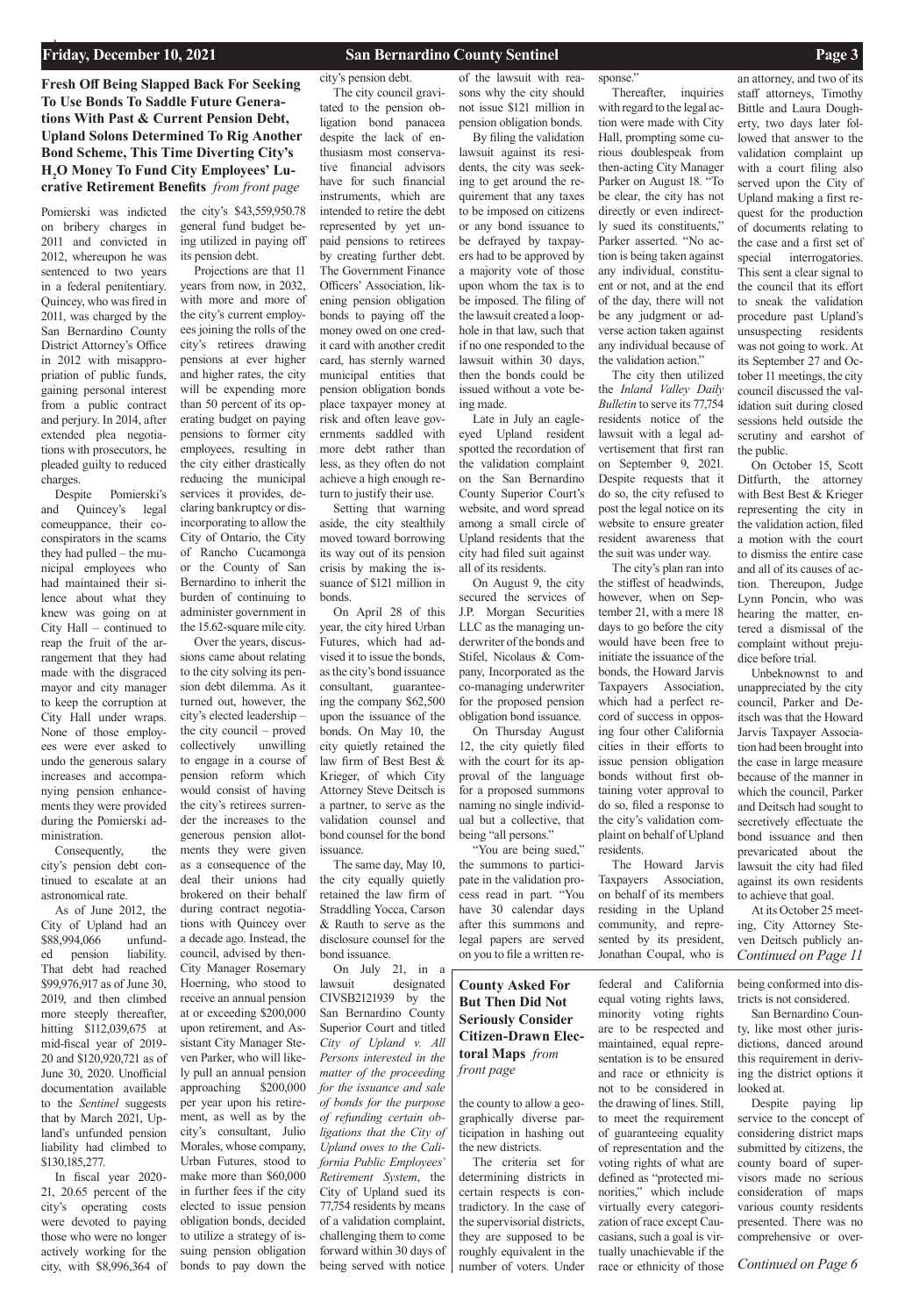## **Mayor & Council Tell Preservationists To Buy Orange Grove If They Want To Keep It Intact**  *from page 2*

tive declaration as the means to provide the project with its environmental certification was considered to be a faux pas, one that stirred up even greater resistance than would have otherwise been the case.

The prospect of the obliteration of the grove and its gravity-fed irrigation system, one of the three last remaining gravity-fed watering systems in the state, animated local historical preservationists against the project. Additionally, residents living in proximity to the England Estate, faced with the prospect of having a subdivision with seven units to the acre in a neighborhood where the density is not that intense, were galvanized into opposition as well.

A coalition of residents, banding together as the grassroots group *Save The Grove,* retained attorney John McClendon. McClendon drew up letters laying out the objections to the project as proposed, and came before the city council in July and September to enunciate the principles at stake with regard to the project when the city council considered the matter.

According to Mc-Clendon, the city was in violation of the California Environmental Quality Act, as it had not carried out a full-blown environmental impact report for the project. Diversified Pacific and the city had not consulted with nor included other agencies in determining what type of environmental document to prepare, and he asserted the city should have touched base as well with those agencies during the preparation of the so-called initial study for the mitigated negative declaration, even if an environmental impact report was not completed. Disagreements among experts and analysts who had examined the development proposal with regard to environmental impacts and the destruction of the historical assets

the project would entail necessitated, McClendon maintained, that a comprehensive environmental report be compiled. The listing of the 8.8-acre England Estate as a privatelyowned historic resource subjected the property to a requirement that the historical assets be preserved in context, requiring that the two homes, the carriage house, the groves, their gravity-fed irrigation system and the surrounding wall be kept intact, McClendon set forth.

The city council convened on July 20, 2021 to consider the project. Neither Burum nor Jordan was in attendance at the hearing, though they were represented by Peter Pitassi, an architect from Rancho Cucamonga who has done other work for Diversified Pacific.

Early in the proceedings, before the public weighed in, all five members of the council disclosed that they had private meetings with representatives of Diversified Pacific.

Pitassi emphasized that the project as proposed would preserve the England Home and the carriage house, which were to be sold off to someone who would restore them, and that the England Cottage would be preserved as well. Pitassi said the property had been zoned for residential use. Pitassi said the grove no longer had any commercial viability. Pitassi said that in the current social and developmental milieu, the 6,400-square foot-to-7,400-square foot lot sizes were appropriate and fully acceptable. Pitassi said Diversified Pacific had compromised by choosing not to build more than 40 two-story homes on the property as Redlands' zoning code would have allowed. "We've gone to some significant effort to be as sensitive as we can be to the conditions around our property," Pitassi asserted. "We think we have a project that will be very beneficial to the community and the neighborhood." The city council delayed making a decision that night. On September 7, the city council once again took up the project, and that evening's agenda

gave the panel's members

the option of voting for or against receiving and accepting a socioeconomic cost/benefit study prepared for the proposed project, approving a tentative parcel map for the project, approving a conditional use permit for the project, approving a tentative tract map for the project and consenting to two variances relating to the setbacks for several of the homes. Curiously, the agenda did not mention any consideration of the mitigated negative declaration. At the hearing for the project that night, the council considered the analysis staff and the city attorney had done of the issues raised by McClendon on July 20, noting that Development Services Director Brian Desatnik had consulted with Diversified Pacific and believed that it was not necessary to carry out the comprehensive environmental impact report McClendon had insisted upon, but was instead recommending that the city recirculate the mitigated negative declaration to the public. The council therefore held off on considering the socioeconomic cost/benefit study, the tentative parcel map, the conditional use permit, the tentative tract map and the variances, endorsing instead the recirculation of the mitigated negative declaration, with the intent of bringing the matter back for reconsideration in November. That action was endorsed by Paige H. Gosney, an attorney representing Diversified Pacific.

Later that evening, Foster announced his forthcoming departure from the city council.

The project was agendized for consideration by the council at its November 16 meeting. The agenda, however, while referencing the socioeconomic cost/benefit study, the tentative parcel map, the conditional use permit, the tentative tract map and the variances, made no mention of the mitigated negative declaration. After McClendon pointed that omission out to the city, Mayor Paul Barich directed that the council not conduct the hearing on the issue, postponing the matter. On two occasions in *Continued on Page 10* There will be no surprises in the lawsuit that will be filed, he said, as the legal grounds for contesting the project approval were laid out in precise detail in his letters to the city relating to the project and his public statement at the July 20 council meet-The approval given to the project was fatally flawed in that the city had allowed Diversified Pacific to carry out the environmental certification by means of a mitigated negative declaration, he said. "It is a low threshold to demonstrate that a comprehensive environmental impact report was re-

November, Burum, who had grown resentful of the entrenched resident resistance to his Palm Avenue project, went on record, speaking to the *Sentinel*, and defending the undertaking as one that embodied the most realistic and practical strategy for preserving the historical structures that were of such importance to preservationists.

"We have done the best that can be done with that property," Burum asserted. "The only way for anyone to save the historical nature of the estate is to buy the property and use the surplus land to build something that can be marketed and sold so you can use the money to save the historical structures, the two houses and the barn. There is no one in the community that can do that."

Thereafter, the city scheduled the hearing for this week, on December 7. While the agenda that was posted did make reference to the consideration of the mitigated negative declaration for the project, in the notices sent to the nearby property owners, the city again omitted mention of the mitigated negative declaration. Once more, McClendon contacted city officials on the day of the meeting to inform them that the city had again committed an "error so egregious" that it would "preclude you holding a public hearing tonight on the project and approving it."

Upon the meeting commencing, the members of the city council made no bones about their disapproval of the resident opposition to the project.

With more than four months having elapsed since the council had first considered the project and with Foster's date of departure to what is to be his new home on an island in Puget Sound only a month away, the city was running out of time and opportunity to consider the project under considerations wherein its approval would be guaranteed. Accurately, it turned out, McClendon in the same letter delivered to the city early in the day before the meeting was held on December 7, wrote, "However, I am realistic enough to expect that, by now the pressure the applicant is applying on you to approve its project is so great that you will disregard my caution and approve it anyway." houses. That's big." serving. "You know, I under-

Mayor Barich said, "It's amazing how people, they want to say they want to preserve this, want to preserve that. But I don't see any writing any checks. Everyone who came up here and wants to preserve it: 'Why don't you write a check? Donate to the [Redlands] Conservancy and have the Conservancy buy it and take care of it.' But I don't see anybody coming up and saying, 'Okay. We'll want to kick in \$2,500, \$5,000 apiece, so let's get everybody to buy from the developers, and the Conservancy can preserve it.' But telling the taxpayer to preserve it, a grove that's over 100 years old, that doesn't produce like it's supposed to produce, and anybody that knows anything about agriculture – and I get this from Mr. Jacinto [Larry Jacinto, a local farmer], there's no money in citrus any longer. That's why on the west side – in my district – they're planting avocados, not oranges any longer. Unfortunately, oranges… are no longer practical. I like the project. I think that it will fit the neighborhood. This is my town. I'm going to do what I think is best for my town. And I think this project, as long as we were able to preserve part of the grove – and what is it? – we'll be able to preserve both

Foster said, "Many of those of you that are upset about this project are living in homes that are sitting on property that was the original grove. So, for you to come and say that this private property owner shouldn't be able

stand the history of Redlands is important, but we're also not native to this land, and there are people who came here before us that we also decimated their structures and their cultures, and so it's hard for me as an individual with an indigenous history to hear the conversations around this without recognizing whose land we're actually on," she said.

Councilwoman Denise Davis said that after so many delays it was time for the council to approve the project.

to move forward with his project is really quite disingenuous. You have your piece of Redlands so nobody else should have it? That's simply not right. That's just not fair." Councilwoman Jenna Guzman-Lowery weighed in, suggesting that since the estate was built on property that was stolen from Native Americans by white men, it might not be worth preing.

"We have already talked about this at length over several meetings," Davis said. "This has been a long process and the developers have worked with the community in many ways to amend this project from how it was initially proposed, and we're not going to make everyone happy, that's for sure. There are two sides to this conversation, as we know tonight, but what I'm thinking about, voting for the project, we've had a lot of important conversations how California is still in a housing crisis, we need more housing, how this is a private property, and yes, we all hate to see the destruction of the groves."

The council voted unanimously to approve the project.

On Wednesday, the *Sentinel* spoke with Mc-Clendon about whether *Save The Grove* will contest the project approval.

"Oh, yeah, most certainly, there will be a legal challenge," McClendon said.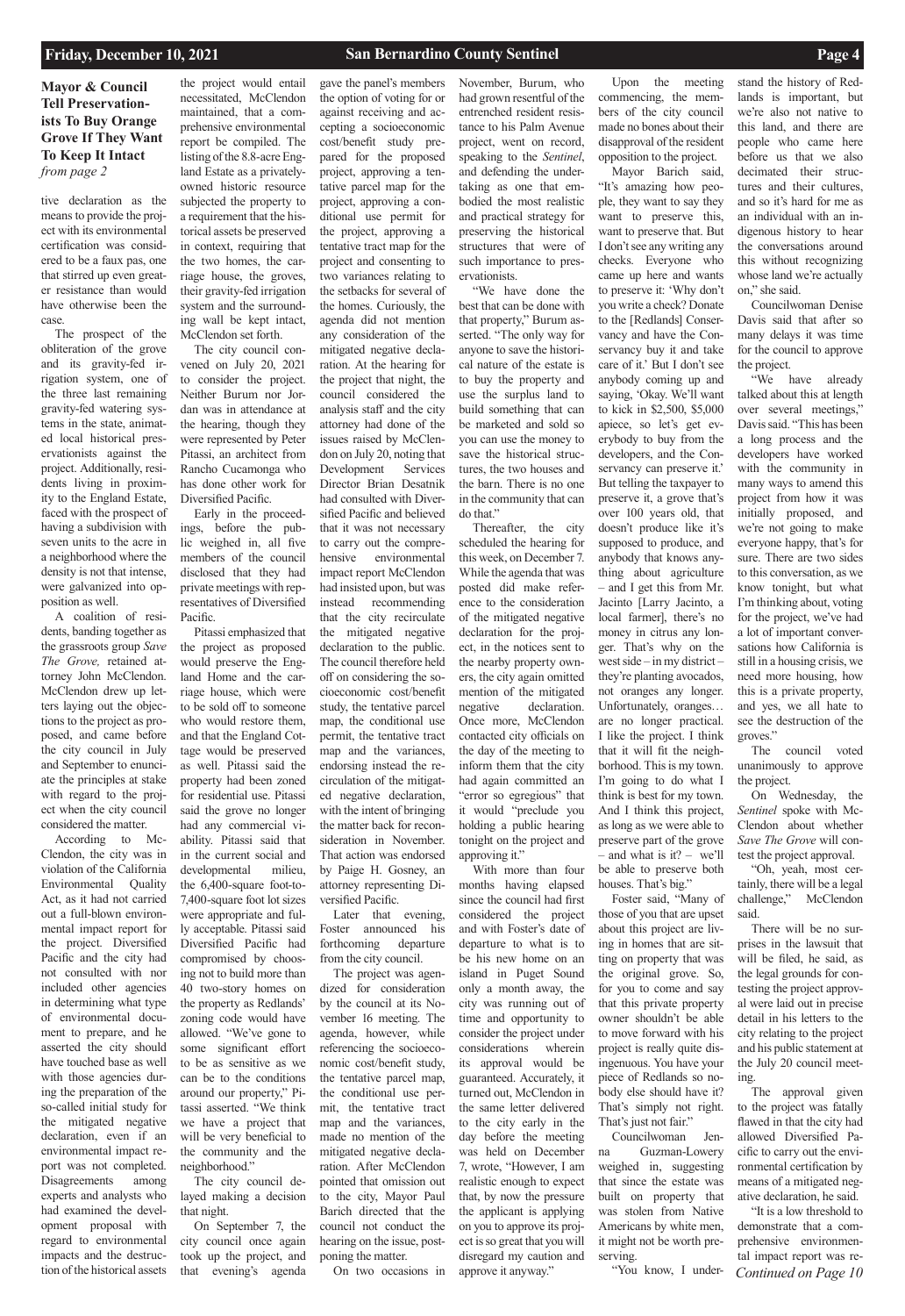**Blanca Gomez**

## **Her Constant Recourse To Accusations Of Racism Have Not Endeared Gomez To San Bernardino County & Victorville Politicians, Including Her Fellow Latino & Sister Latina Officeholders** *from front page*

and one misdemeanor count of PC242 – battery, both stemming from the June 2 incident. She is additionally charged with two misdemeanor counts of  $PC148(a)1$  – resisting, obstructing or delaying of a peace officer and one count of PC403 – disturbance of a public meeting, relating to her action on July 20.

While Gomez and Rodriguez are considered codefendants with regards to the crimes they are alleged to have engaged in on June 2 and July 20, Rodriquez, remarkably, has not waived his right to a speedy trial. He is therefore being tried separately from Gomez, who has consented to a delay.

Rodriquez does not hold elective office. Nevertheless, the San Bernardino County District Attorney's Office is aggressively pursuing the case against him, in at least some measure because the proceedings are seen as a tune-up for the prosecution of Gomez, who because of her elected status and disfavor with certain elected officials allied with District Attorney Jason Anderson, is considered a high value target.

The June 2 incident took place on the premises of the Panera Bread bakery-café at 11838 Armargosa Road in Victorville while both Gomez and Rodriguez were customers there. Rodriguez, somewhat ill-advisedly, began vaping. When he was asked by an employee to step out of the café because vaping was not allowed indoors, things grew confrontational, resulting in sheriff's deputies being summoned. While the deputies were yet en route, a dispute over Gomez's efforts to use her cell phone to video what was occurring erupted. The situation devolved from there when deputies arrived on the scene, and alleged that both Gomez and Rodriguez were "trespassing" on the Panera Bread property, and came to the conclusion that Gomez's efforts to use her cell phone to videorecord Maria Weatherbie, who had been involved in seeking to have Rodriguez desist in vaping, was tantamount to "battery." The deputies requested that Rodriguez step outside the café. Rodriguez did so reluctantly, refusing to provide the officers with his identification when it was requested. He was handcuffed and detained, put into a sheriff's department vehicle for a time but released after deputies determined who he was. Meanwhile, Gomez phoned Victorville Sheriff's Station Captain John Wickum, to complain about the treatment she and Rodriguez had been subjected to. Both Gomez and Rodriguez were cited but not taken into custody.

Gomez was elected to the Victorville City Council in 2016. Nearly from the outset of her tenure in office, Gomez has clashed with her fellow and sister officeholders. As a newly elected official, she had an imperfect understanding of protocol and no mastery of parliamentary procedure, was out of step with many political precepts that are second nature for most elected officials, and found herself in disputes with her colleagues over votes taken or bypassed in the course of meetings. Some but not all of the difficulty Gomez experienced with her colleagues and which her colleagues experienced with her touched on issues that fell within the purview of municipal authority. The situation was exacerbated by Gomez's efforts to extend her limited oversight as a city official to advocacy of immigrant rights and social issues that are beyond the scope of her elected position, but which she maintains she is at liberty to actively embrace. Her antagonistic and contentious style often involves provocative acts, as when she draped herself in a Mexican flag during a council meeting, and this has further alienated her from her elected colleagues. In her crusade against what she considers to be large-scale societal injustice, she comes

### across as having a chip on her shoulder, and she often takes recourse in accusing those resisting her efforts of having racist motivation. She is a Democrat, and her approach has not sat well with the Republican-dominated political establishment in both San Bernardino County and Victorville. Her often acerbic comments alleging deepseated animus toward the region's growing Latino population have proven particularly galling to her former and current Republican Hispanic city council colleagues, former Mayor Gloria Garcia, former Councilman Eric Negrete and current Councilwoman Elizabeth Becerra, who consider her tactics embarrassing



mayor position – upon being elected to a second four-year term and would thereafter likely be elevated to the mayor's post. At present, Gomez is the senior member of the city council, meaning she has been in office longer than any of her council colleagues. Nevertheless, she was never been given serious consideration as a nominee for mayor.

Despite the low regard Gomez is held in by her council colleagues, her message has nevertheless resonated with a cross section of the community, which redounded to her 2020 reelection to the council. She has a coterie of supporters who can be counted upon to turn out at public events and meetings, closing ranks with her and fending off the occasional attacks vectored at her from her opponents or those who have taken umbrage at the way she conducts herself.

*Continued on Page 7* ments, who has insisted upon going to trial at once without any further waiving of his right to a speedy trial. That defendant was denied a speedy trial on the basis of the court's assertion that the COV-ID-19 crisis had created a circumstance in which a courtroom for such a lengthy trial could not be secured and a jury to hear the case could not be impaneled. In contrast, in Rodriguez's case, involving what were originally six misdemeanors which on a granted motion from the prosecution has been reduced to five misdemeanor counts, the court indulged the prosecution in facilitating bringing the matter to trial at once, recruiting not just one but four prospective juries to hear the case, dismissing three of those panels after they were brought to the courthouse and seated in the courtroom in which Rodriguez is being tried. More telling still, the prosecutor's office is devoting a substantial degree of its firepower on Rodriguez, despite the consideration that the crimes he is accused of amount to a low-level case that typically would be handed off to a rookie prosecutor. Instead, the district attorney's office has engaged a substantial element of its available personnel to the matter, including devoting a prosecutor to the case whose primary assignments going back for more than a decade-and-a-half have been high profile murder and gangland trials. Simultaneously, no fewer than six experienced judges have bailed from the case, which is now being heard by a judge elevated to the bench in July and sworn in in August, who is now being pressured to conduct the proceedings in a fashion that will prevent the defendant from bringing to bear evidence and testimony to establish that, at least in the July 20 case involving his arrest along with Gomez, an associate and political affiliate of one of Gomez's chief political rivals – the husband of Victorville Mayor Debra Jones - was engaged in activity no different than was Rodriguez when he was confronted by deputies and arrested, and Mr.

Among those is Rodriguez, who had become, by early this year, a mainstay at city council meetings. A ruckus occurred during the July 6 meeting when city officials became warily regardful of Rodriguez and he reacted vocally and loudly. As a consequence, Victorville Mayor Debra Jones called for the San Bernardino County Sheriff's deputies who were on standby to maintain order at the council meeting to take action, and Rodriguez was forcefully removed from the council chambers. The July 20 contretemps grew out of Mayor Jones objecting to Rodriguez, who was wearing a hat and what appeared to be a ski mask while sitting near Jones' husband in the gallery within the council chamber, using a device to video-record the meeting. The circumstance was complicated by the consideration that Jones' husband was also, apparently, recording the meeting, which was remarked upon by City Attorney Andre de Bortnowsky. Gomez was also using a camera to videorecord. Mayor Jones vectored sheriff's deputies to Rodriguez, after which a confrontation between deputies and Rodriguez ensued, with Gomez making verbal note that Mr. Jones was not being dealt with by deputies in the

way in which Rodriguez was, and that she had herself video-recorded that discrepancy. When Gomez left her place at the council dais to move into the gallery, an altercation with deputies took place, and both she and Rodriguez were arrested.

The July 20 contretemps grew out of Victorville Mayor Debra Jones objecting to Rodriguez, who was wearing a hat and what appeared to be a ski mask while sitting near Jones' husband in the gallery within the council chamber, using a device to video the meeting. The circumstance was complicated by the consideration that Jones' husband was also, apparently, recording the meeting, which was remarked upon by City Attorney Andre de Bortnowski. Gomez was also using a camera to video-record. Mayor Jones vectored sheriff's deputies to Rodriguez, after which a confrontation between deputies and Rodriguez ensued, with Gomez making note that Mr. Jones was not being dealt with by deputies in the way in which Rodriguez was, and that she had herself video-recorded that discrepancy. When she left her place at the council dais to move into the gallery, an altercation with deputies took place, and both she and Rodriguez were arrested.

The entire circumstance is fraught with a number of troubling considerations and overreaches. At play in the prosecution are misdemeanors, and, as misdemeanors go, ones that are hardly serious offenses in the scheme of matters. At issue, as well, is what might most accurately be considered childish behavior on one side met with immature reaction on the other that has been bootstrapped up, by the side with the greater political power and legal reach and influence, into a criminal prosecution. This has spotlighted a bias on the part of both the court and the district attorney's office, illustrated by the consideration that this year there have been examples of the court and the prosecutor's office refusing to accommodate a defendant, charged with murder and three felony enhance-

and counterproductive.

Oftentimes, Gomez's and her supporters' use of video-recording devices, which is an essentially legal activity, has inflamed things.

It is of some note that in slightly more than half of San Bernardino County's municipalities – Chino, Montclair, Ontario, Upland, Rancho Cucamonga, Fontana, Rialto, Colton, Grand Terrace, San Bernardino, Adelanto, Barstow and Needles – the mayor is directly elected. In the remaining eleven cities and towns – Chino Hills, Loma Linda, Highland, Redlands, Big Bear, Yucaipa, Hesperia, Apple Valley, Yucca Valley, Twentynine Palms and Victorville – the mayor is not directly elected, and rather that honorific is conferred upon a member of the city council in processes determined by the councils in each individual case. In Victorville, the loose tradition and custom was that the mayoralty was rotated among the council members as they accumulated experience in office, such that most council members could reasonably expect to be nominated and elected mayor pro tem – the vice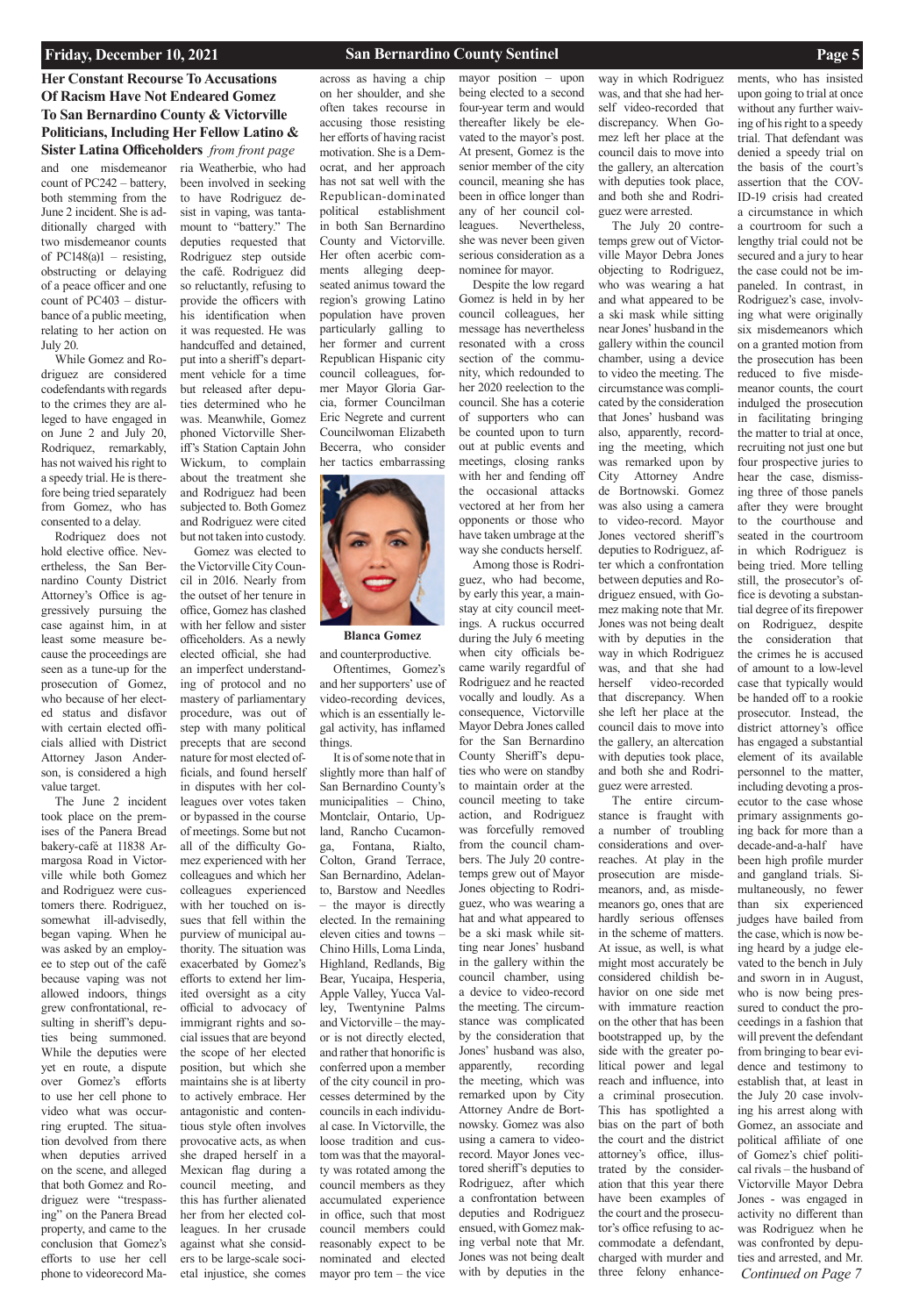## **Lack Of Clarity On New District Map Creates Confustion As To Precisely Where Jurisdictional Lines Are Drawn**  *from page 3*

### **Friday, December 10, 2021 San Bernardino County Sentinel Page 6**

arching dialogue that went on between county officials and residents over the course of the 18 meetings held for the purpose of considering the lay of the new districts, and there was no mechanism provided for making comparisons between the maps, few of which were available in a format that would allow for comparisons of the relevant and contrasting geographical constituencies thereto.

In a few locales, there was what appeared to be a concerted effort by residents to consolidate regional areas or what were termed communities with a commonality of interest into a single district rather than being spread across two or more districts. The rationale for keeping these communities of interest together was that the dilution of those residents' votes into more than one district made it less likely that they collectively could elect a supervisor committed to representing their interests. This manifested most strongly in the San Bernardino Mountain communities, which from 2012 to the present have been represented by Second District Supervisor Janice Rutherford on the west side of the mountains and by former Third District Supervisor James Ramos and current Third District Supervisor Dawn Rowe on the east side of the mountains.

The meetings the county held to gather in-

put and virtually all public input with regard to the proposals was hampered by the lack of availability and the resultant lack of provision of clearly demarked maps to allow members of the public to visually understand where the borders were in many cases. Moreover, there was no comprehensive inclusion of a listing of which districts the county's cities and communities fell within on the various mapping proposals. As a consequence, it became clear early in the process that the public input provided at the meetings was so ill-grounded and lacking in meaningful particularity and comparison as to be practically useless.

Moreover, it became apparent more than six weeks ago that the board of supervisors was already gravitating toward map options which would make as little change as possible from the existing maps. Thus, by late October, only three maps were being given any sort of serious consideration, and one of those – indeed, the map that the board has now committed to – was for all intents and purposes the frontrunner on a decided course for inevitable selection.

Still, despite the consideration that the board was committed to that map, neither its members nor County Chief Executive Officer Leonard Hernandez nor Matt Rexrod, the principal in the county's redistricting consultancy, Redistricting Insights, bothered to provide either a clearly drawn map showing where the district boundaries are relative to the county's cities or a list of the county's cities and communities with a notation of which district they lie within.

The one map provided by the county showing the entirety of the county geographically with the boundaries drawn offers only the cities of San Bernardino, Victorville, Barstow, Twentynine Palms and Needles as reference points.

The county also provided five maps, each depicting one of the five districts. Unfortunately, those maps, while referencing some of the county's cities and showing that they are within the district depicted, are not comprehensive enough. In particular, the maps are inexact as to multiple unincorporated areas and cities that lie near the periphery of the district borders. For the last nine-andthree-quarters years, the First District included Hesperia, Adelanto, Wrightwood, Amboy, Wheaton Springs, Apple

Valley, West Cajon Valley, Argus, Oak Hills, Bagdad, Nipton, Baker, Oro Grande, Baldy Mesa, Vidal Junction, Big River, Saltus, Cadiz, Searchlight Junction, Calico, Pinon Hills, Cima, Daggett, Earp, Newberry Springs, El Mirage, Spring Valley Lake, Essex, Fenner, Goffs, Helendale, Hinkley, Phelan, Homer, Kelso, Ivanpah, Lenwood, Mountain Pass, Needles, Randsburg, Ludlow, Red Mountain, Rice, Kramer Junction, Silverlakes, Havasu Lake, Summit Valley, Fort Irwin, Trona, Victorville, and Yermo.

In the same time frame, the Second District included north Upland, Rancho Cucamonga, the westernmost two-thirds of Fontana, Devore, Lytle Creek, San Antonio Heights, and Mt. Baldy as well as Lake Arrowhead, Crestline, Lake Gregory, Blue Jay, Cedar Glen, Valley of Enchantment, Twin Peaks, Cedarpines Park and Green Valley Lake.

The Third District included the eastern portion of San Bernardino, Grand Terrace, Loma Linda, Highland, Redlands, Yucaipa, Big Bear Lake, Angeles Oaks, Yucca Valley, Twentynine Palms and Barstow.

The Fourth District included Chino Hills, Chino, Ontario, Montclair and the southern portion of Upland, Guasti, Carbon Canyon, Prado and Frontera.

The Fifth District consisted of Colton, east Fontana, Rialto, San Bernardino, Bloomington, El Rancho Verde, Glen Helen, Arrowhead Farms, Muscoy, Little Third and Rosena Ranch.

The districts to go into effect next year are not as clearly defined as the current ones.

With regard to some of the county's cities and communities, the district in which they are to be located from 2022 until 2032 is succinctly spelled out, documented or mapped, based upon the available maps and public statements made by some county officials. Within which district certain communities lie remains a mystery. Understood is that Chino Hills, Chino,

Montclair, Ontario and

lower Upland fall within the new Fourth District.

North Upland, Rancho Cucamonga and all or most of Fontana are located within the new Second District.

Rialto, Colton, and a major portion of San Bernardino remain in the new Fifth District.

Grand Terrace, east San Bernardino, Redlands, Yucaipa, Yucca Valley, Twentynine Palms, Barstow, Amboy, Cadiz, Danby, Essex, Fenner and Goffs are in the new Third District.

The First District will continue to encompass Hesperia, Apple Valley, Victorville, Adelanto, Oak Hills, Four Corners, Helendale, Silverlakes, Oro Grande, Trona and most or all of the northern part of the county north of Highway 40 with the exception of Barstow. The First District will lose a huge swathe of the largely unpopulated southern portion of the Mojave Desert.

There is a lack of clarity as to why so much low population or unpopulated territory was transferred from the First District to the Third District. The visual impression looking at the comprehensive county map is that going forward, the First District, which for a century has been the largest district geographically, will be rivaled in size by the Third District. The county did not provide exact square mileage of the districts.

Based upon objections that Second District Supervisor Janice Rutherford raised, it appears that virtually all of the San Bernardino Mountain Communities that currently come under the Second District's authority – Lake Arrowhead, Crestline, Lake Gregory, Blue Jay, Cedar Glen, Valley of Enchantment, Twin Peaks, Cedarpines Park and Green Valley Lake – have been wrested from her responsibility and the responsibility of her successor. It is not clear, however, whether they have been moved into the Third District or the Fifth District. The maps put out by the county, including the entire county map and the Second District map, seem to indicate that the easternmost third of Fontana currently in the Fifth District is to move into the Second District. Nevertheless, the detailing on the map is insufficient to show whether the entirety of Fontana all the way to its city limits against Rialto is going to the Second District or if a sliver of east Fontana is to remain in the Fifth District.

It is not clear which district – the Fifth or the Third – will lay claim Loma Linda, Big Bear, Forest Falls and Angeles Oaks over the next decade.

It is ambiguous as to whether Mount Baldy is to remain within the Second District or now come under the jurisdiction of the First District.

On December 7, four of the board's members – supervisors Curt Hagman, Joe Baca Jr., Dawn Rowe and Paul Cook – voted to accept the map, which was officially designated Map 2 Version 2. Supervisor Janice Rutherford voted against accepting it.

County officials have not said why they have not provided clearly demarked maps of the districts and have simultaneously limited the information relating to which districts will oversee many of the county's communities. It has been suggested that since the board is scheduled to make a formal approval of the map at its December 14 meeting and the supervisors are weary of having to deal with the redistricting ordeal, they purposefully are keeping the public in the dark, as most people who might otherwise be inclined to weigh in on December 14, conscious that the board of supervisors has them at a disadvantage, will choose to remain silent rather than risk speaking out with regard to a topic about which they have insufficient information to speak cogently.

-*Mark Gutglueck*

county planning commission, the board of supervisors considered and gave approval to repealing Chapter 83.70 of the development code formerly titled "Glare and Outdoor Lighting" and replacing it with new Chapter 83.70 retitled "Light Trespass." The alteration of the code language is intended, the staff report, written by Magda Gonzalez of the county's land use services division, stated, to clarify and expand standards to regulate glare and what was referred to as "light

Within their lifetimes, individuals yet alive say the night sky visible from various points in the desert and mountain region in San Bernardino County was far more spectacular than it is today. What is considered "light pollution" makes stellar illumination much less pronounced to the naked human eye because of the optical effect of more intensive nearby lighting drowning it out. That light pollution is a product of the lighting that has accompanied the explosive development of the county's remote areas that has taken place over the last 70 years.

trespass." and 30.7 are Republicans. The boundaries of the district will change next year. With her Democratic affiliation and her Second Amendment credentials,

The county's land use services division employees consulted with the International Dark Sky Association in preparation for amending the code.

The revamped ordi-

nance will become effective on January 6, 2022, but will not be immediately enforced, as the owners of commercial and industrial properties will be given 18 months  $-$  until July 2023  $-$  to acclimate themselves to the regulations and come into compliance. Residential landowners will have 24 months – until January 2024 – to meet the standards.

## percent are Democrats **Shaw Running For Second District Supervisor**  *from front page*

With the ordinance, *Continued on Page 12*

Shaw hopes she will have an edge over the only other candidate to yet declare in the race, Luis Cetina, a Republican.

*-M.G*.

**County Seeking To Darken The** 

**Night** *from front page*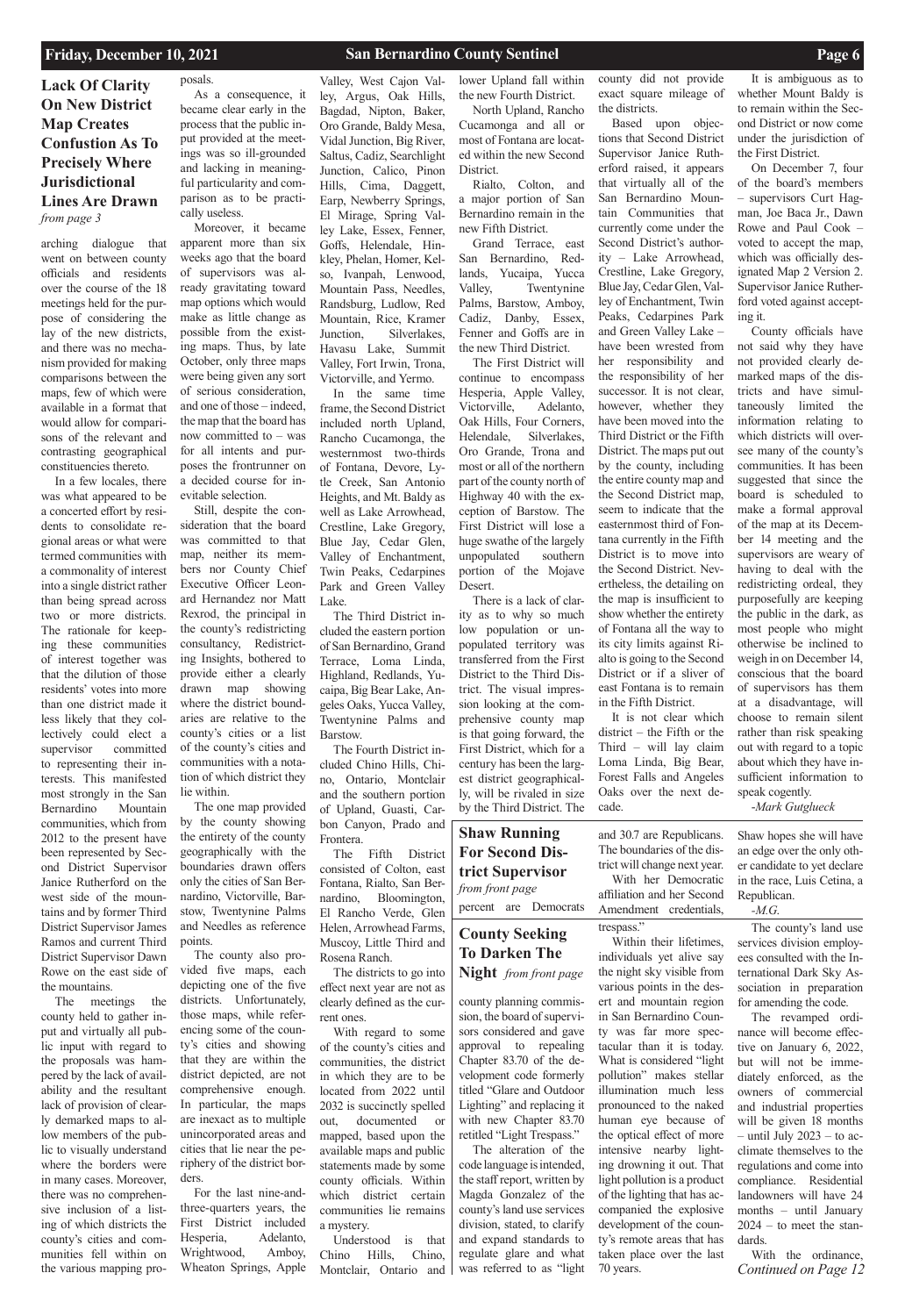**DA Going After Gomez Associate Rodriguez With A Vengeance** *from page 5*

Jones was neither prevented from engaging in that activity nor subjected to arrest. And perhaps most telling of all is that Rodriguez, on the basis of the six misdemeanor charges originally lodged against him which have now been reduced to five, remains in custody while hundreds of arrestees from around the county charged with far more serious crimes have been released.

On December 2, the case against Rodriguez had wended its way to the courtroom of Judge John Vander Feer. Previously, the case had been assigned to judges David Driscoll, Christopher Pallone, Dwight Moore, Scott Seeley and Ronald Gilbert, all of whom had gotten out from underneath it in some fashion. Under the U.S. Constitution, criminal defendants have a right to a speedy trial. According to California law and precedent, a speedy trial is defined as within 60 days of being charged for felonies and 30 days for misdemeanors. Since the complaint against Rodriguez had been executed on November 1 and Rodriguez had not waived his right to a speedy trial, the State of California had until, presumably, December 1 to initiate the trial. It had failed to do so. With that issue pending, Judge Vander Feer on the morning of December 2 determined that the parties were ready to go to trial and assigned the case to Judge Kawika Smith in Victorville Department 5.

At that point, appearing on behalf of the People of

the State of California was Deputy District Attorney Britt Imes, who had filed the original complaint against Rodriguez and who has a considerable, indeed enviable, track record in major cases in the county, including murder, multiple murder and gang racketeering. There were discussions with Judge Smith held off-therecord in the courtroom and in his chambers, discussions relating to the witnesses to be called or

potentially to be called. There were motions to exclude witnesses from the proceedings. There were two notable exchanges in this regard. One related to Deputy Travis Gagne, who had served as an investigating officer on the case. It was determined that Gagne would be exempted from the courtroom witness exclusion. Present in the courtroom was Gomez, who is considered a potential witness in the case. She was ordered to not have contract with the other potential witnesses, and she was ordered as well to not enter the courthouse parking lot or the courthouse until further notice of the court. The court minutes note that "The record will reflect that Blanca Gomez absconded from the courtroom while the court was giving orders to her and was returned to the courtroom by the bailiff. Also, while the court was giving orders to Blanca Gomez her back

was turned to the court." There followed motions in limine, i.e., discussion of what issues would not be subject to litigation during the trial.

Thereafter, the first set of jurors, referred to as Panel A, was brought in for examination by both sides, those being Deputy Public Defender Matthew Canty for the defense and Deputy District Attorney Imes for the prosecution. Two of those in the juror pool were excused. The remainder of the jurors were ordered to return the following day, as was Rodriguez, who was yet in custody.

The morning of December 3, Deputy District Attorney Jason Wilkinson appeared for the people, as Canty, the son of the late legendary San Bernardino County defense attorney Joseph

Canty, appeared to represent Rodriguez, who was present in the courtroom. The matter was continued until December 6.

On December 6, outside the presence of the jury, Canty filed and argued with regard to a Penal Code 1382 motion, which propounded that the case against Rodriguez had to be dismissed because his right to a speedy trial had been violated. Judge Smith denied that motion.

The defense made a motion for disallowing all of the prosecution's witnesses from testifying because the prosecution had failed to provide timely disclosure of the witnesses to the defense team. Ultimately that motion was denied.

Judge Smith denied Canty's motion for Rodriguez to be released from custody without having to post bail.

The court proceedings turned to an examination of the jury. Two groups of prospective jurors, one designated Panel A, which had been present in the courtroom on December 2, and the other designated Panel B, considered to be a back-up to Panel A, were present. The defense made a motion to dismiss all of the jurors because of an apparent error by the court prejudicial to the defendant. The court dismissed all of the jurors, both Panel A and Panel B.

On December 7, Wilkinson, Canty and Rodriguez were present but there was little substantive interaction other than scheduling of a bail hearing for the next day.

Early on December 8, Judge Smith heard from the defense with regard to witnesses called by the defense having failed to respond to subpoenas, and issues relating to juror confidentiality. There was further discussion relating to juror confidentiality issues, apparently pertaining to potential tainting of the jury pool by the prosecution and members of the Victorville political establishment.

It was revealed that witnesses the defense considers crucial to the case it intends to make were resisting having to testify, those being Mayor Debra Jones; Mayor Jones' husband, Ernest Jones; Victorville City Manager Keith Metzler; Victorville City Attorney Andre de Bortnowsky; Assistant to the City Manager Jenelle Davidson and Victorville Municipal Purchasing Services Manager John Mendiola. The defense made a request for an order to show cause as to why the six should not be required to appear as witnesses. There was discussion with regard to the release

of a juror's name, in apparent reference to the effort to demonstrate that the jury is being tampered with by the prosecution and/or elements within the city hostile to Gomez and therefore hostile to Rodriguez. Defense motions for the dismissal of the case on that basis and with regard to a violation of Rodriguez's due process rights were made and denied.

Attention turned then to the prospective jurors to hear the case, those being Panel C present that day. Thereafter, due to unspecified considerations, Panel C in its entirely was dismissed. This represented the third jury panel that had been brought together to potentially hear the case and then was dismissed.

A second motion for dismissal based upon due process violations was made along with a motion for a bail reduction or release without bail. Smith took those motions under submission.

A fourth jury panel was considered, confidential information relating to its members considered by both the defense and prosecution and juror questioning took place. A prospective juror was dismissed and a jury to hear the case was impaneled and sworn in. The complaint against Rodriguez was read in open court.

Judge Smith ruled that Rodriguez's bail would remain in place and he would not be released on his own recognizance.

On December 9, what was considered to be the official sixth day of trial, prior to the jury coming into the courtroom, Judge Smith granted the prosecution's motion to dismiss one of the resisting arrest/ obstructing a police officer charges against Rodriguez.

At 9:08 a.m. the opening statements by the prosecution began, followed by the defense's opening statements, all of which were concluded by 9:37 a.m.

Thereafter came the testimony of Maria Weatherby, an employee at the Victorville Panera Bread bakery-café.

During Weatherby's testimony, there were sidebar exchanges between the judge, prosecutor and defense counsel

outside the earshot of the jury and subsequent discussions held while the jury was on recess from the courtroom. In an unusual request, Canty sought to have the recording of the investigating sheriff's detective's interview of Weatherby played for her to enhance her memory. The court granted that motion. Weatherby listened to the recorded questioning, and then she was subjected to Canty's questioning before the jury. Weatherby's testimony concluded.

Thereafter, prosecution witness Robert Harriman began his testimony. His testimony was briefly interrupted while a hearing was held outside the presence of the jury. At issue was footage of the courtroom security video from December 7. Judge Smith entered an order that the sheriff's department, which fields the San Bernardino County court system's bailiffs and maintains court security, provide copies of that footage to the prosecution and defense.

Harriman's testimony resumed, punctuated by multiple sidebar conferences. Again, the defense requested that Harriman's recorded interview with investigating deputies be played to him. That was granted and outside the jury's presence, Harriman listened to the questions he had been asked and questions he had provided months ago. His testimony in front of the jury then resumed.

After multiple sidebars and off-the-record exchanges involving the judge, defense and prosecution, Harriman's testimony continued and then concluded.

He was followed to the witness stand by another prosecution witness, Jorge Duran. Duran's testimony had not concluded when the day's court proceedings ended. Duran returned to testify early today, Friday, December 10. A video of the June 2 incident at Panera Bread café was played for the jury. Duran's testimony resumed and a second video was played for the jury. Hearings were held outside the presence of the jury. Duran's testimony before the jury resumed.

Further off-the-record exchanges occurred involving the judge, prosecutor and defense.

After 3 p.m. a second amended criminal complaint against Rodriguez was read.

Duran resumed his testimony after further off-the-record discussion, Canty made a motion to dismiss the charges against his client. Judge Smith denied the motion after the prosecution argued in opposition.

The trial is set to resume on Monday, December 13.

The San Bernardino County/Victorville political establishment has put a high premium on getting convictions against first Rodriguez and then Gomez. While indeed both may be guilty of some or all of the charges leveled against them, there is room for interpretation of several of the known facts the case involves. The case is remarkable for the level of intensity with which it is being pursued, and the backdrop of Gomez's particular brand of political provocation which stands as the foremost feature of the entire misadventure. As irritating as Gomez's style is, the incivility she is inclined to in her public deportment does not qualify, in the common interpretation applied to such things, as criminality. The effort to criminalize her and Rodriguez persists nonetheless.

A crucial variable in the equation is Judge Smith. For his entire legal career in San Bernardino County prior to being appointed to the bench in July by Governor Gavin Newsom, he fell outside the inner sanctum of the local politico/legal establishment. He began as a deputy public defender in 1995 and acceded to a supervisorial role in the office in 2014. He is assigned to the courthouse in Victorville, named after Judge Joseph Campbell, a Republican appointed to the bench in 1972 by then-Governor Ronald Reagan. Joseph Campbell's mother was a groundbreaking member of the legal community as one of the first women to serve as a lawyer in the State of California. *Continued on Page 11*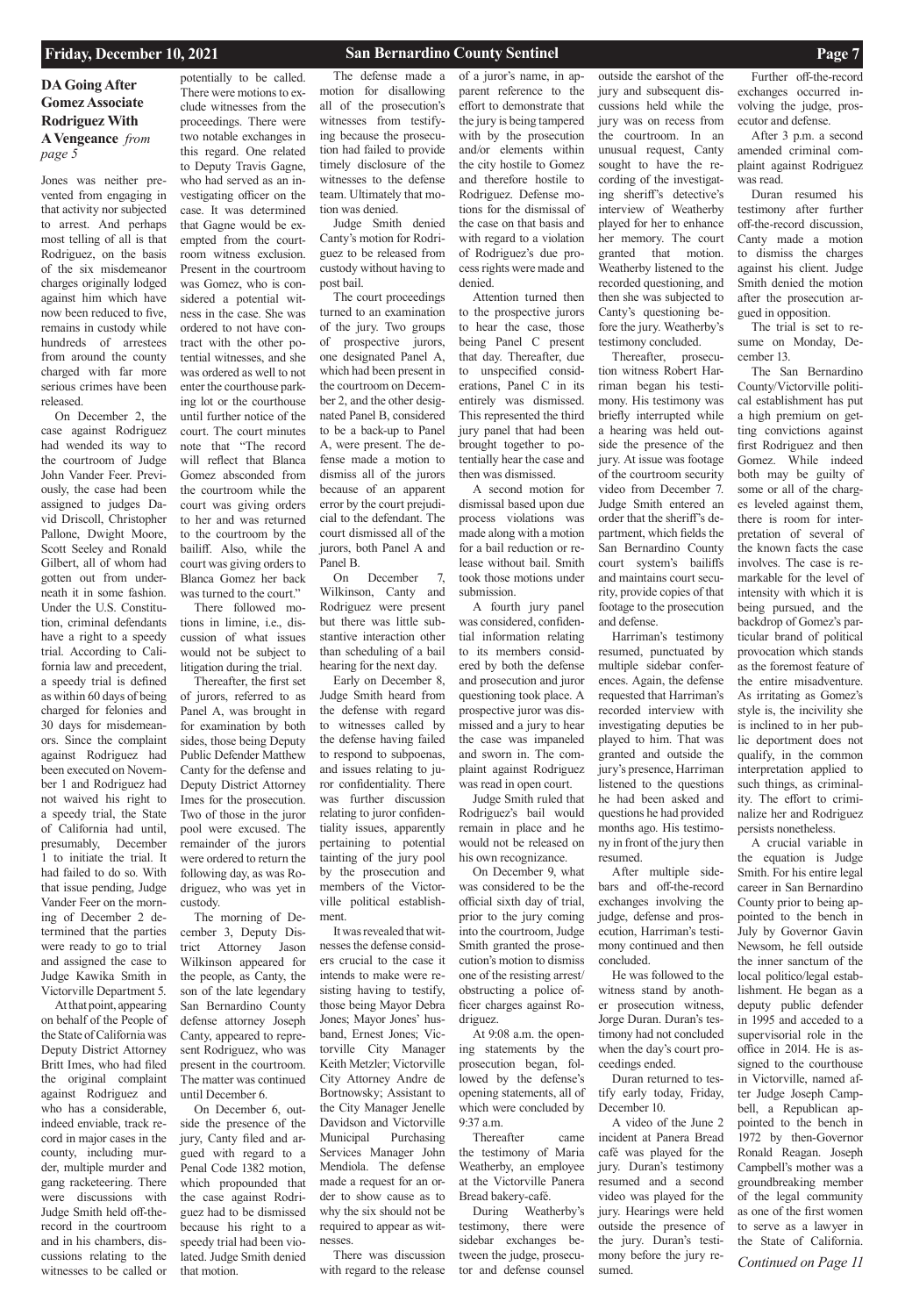T.S. No. 19-21058-SP-CA Title No. 191149382-CA-VOI A.P.N. 0218-891-66-0-000 NO-TICE OF TRUSTEE'S SALE. YOU ARE IN DEFAULT UN-DER A DEED OF TRUST DAT-ED 12/19/2006. UNLESS YOU TAKE ACTION TO PROTECT YOUR PROPERTY, IT MAY BE SOLD AT A PUBLIC SALE. IF YOU NEED AN EXPLANA-TION OF THE NATURE OF THE PROCEEDING AGAINST YOU, YOU SHOULD CON-TACT A LAWYER. A public auction sale to the highest bidder for cash, (cashier's check(s) must be made payable to National Default Servicing Corporation), drawn on a state or national bank, a check drawn by a state or federal credit union, or a check drawn by a state or federal savings and loan association, savings association, or savings bank specified in Section 5102 of the Financial Code and authorized to do business in this state; will be held by the duly appointed trustee as shown below, of all right, title, and interest conveyed to and now held by the trustee in the hereinafter described property under and pursuant to a Deed of Trust described below. The sale will be made in an "as is" condition, but without covenant or warranty, expressed or implied, regarding title, possession, or encumbrances, to pay the remaining principal sum of the note(s) secured by the Deed of Trust, with interest and late charges thereon, as provided in the note(s), advances, under the terms of the Deed of Trust, interest thereon, fees, charges and expenses of the Trustee for the total amount (at the time of the initial publication of the Notice of Sale) reasonably estimated to be set forth below. The amount may be greater on the day of sale. Trustor: Sergio Reyna, a married man as his sole and separate property Duly Appointed Trustee: National Default Servicing Corporation Recorded 01/02/2007 as Instrument No. 2007-0001112 (or Book, Page) of the Official Records of San Bernardino County, CA. Date of Sale: 01/10/2022 at 12:00 PM Place of Sale: At the North Arrowhead Avenue entrance to the County Courthouse, 351 North Arrowhead Avenue, San Bernardino, CA 92401 Estimated amount of unpaid balance and other charges: \$549,341.62 Street Address or other common designation of real property: 3034 Rocky Lane Ontario, CA 91761 A.P.N.: 0218-891-66-0-000 The undersigned Trustee disclaims any liability for any incorrectness of the street address or other common designation, if any, shown above. If no street address or other common designation is shown, directions to the location of the property may be obtained by sending a written request to the beneficiary within 10 days of the date of first publication of this Notice of Sale. If the Trustee is unable to convey title for any reason, the successful bidder's sole and exclusive remedy shall be the return of monies paid to the Trustee, and the success-

**Public Notices Public Notices Public Notices Public Notices Public Notices Public Notices Public Notices** outstanding liens that may exist on this property by contacting the county recorder's office or a title insurance company, either of which may charge you a fee for this information. If you consult either of these resources, you should be aware that the same lender may hold more than one mortgage or deed of trust on the property. NOTICE TO PROP-ERTY OWNER: The sale date shown on this notice of sale may be postponed one or more times by the mortgagee, beneficiary, trustee, or a court, pursuant to Section 2924g of the California Civil Code. The law requires that information about trustee sale postponements be made available to you and to the public, as a courtesy to those not present at the sale. If you wish to learn whether your sale date has been postponed, and, if applicable, the rescheduled time and date for the sale of this property, you may call or visit this Internet Web site www.ndscorp.com/sales, using the file number assigned to this case 19-21058-SP-CA. Information about postponements that are very short in duration or that occur close in time to the scheduled sale may not immediately be reflected in the telephone information or on the Internet Web site. The best way to verify postponement information is to attend the scheduled sale. Date: 11/22/2021 National Default Servicing Corporation c/o Tiffany & Bosco, P.A., its agent, 1455 Frazee Road, Suite 820 San Diego, CA 92108 Toll Free Phone: 888-264-4010 Sales Line 855- 219-8501; Sales Website: www. ndscorp.com By: Rachael Hamilton, Trustee Sales Represen-

ful bidder shall have no further recourse. The requirements of California Civil Code Section 2923.5(b)/2923.55(c) were fulfilled when the Notice of Default was recorded. NOTICE TO PO-TENTIAL BIDDERS: If you are considering bidding on this property lien, you should understand that there are risks involved in bidding at a trustee auction. You will be bidding on a lien, not on the property itself. Placing the highest bid at a trustee auction does not automatically entitle you to free and clear ownership of the property. You should also be aware that the lien being auctioned off may be a junior lien. If you are the highest bidder at the auction, you are or may be responsible for paying off all liens senior to the lien being auctioned off, before you can receive clear title to the property. You are encouraged to investigate the existence, priority, and size of a person interested in the estate you may file with the court a Request for Special Notice (form DE-154) of the filing of an inventory and appraisal of estate assets or of any petition or account as provided in Probate Code section 1250. A Request for Special Notice form is available from the court clerk. Filed: November 12, 2021

tative 12/03/2021, 12/10/2021, 12/17/2021 CPP351729

### NOTICE OF PETITION TO ADMINISTER ESTATE OF: Gary Lemos

CASE NO. PROSB2100944 To all heirs, beneficiaries, creditors, contingent creditors, and persons who may otherwise be interested in the will or estate, or both of Gary Lemos:

A Petition for Probate has been filed by Mary L. Cabral in the Superior Court of California, County of SAN BERNARDI-NO,

THE PETITION FOR PRO-BATE requests that Mary L. Cabral be appointed as personal representative to administer the estate of the decedent.

THE PETITION requests authority to administer the estate under the Independent Administration of Estates Act. (This authority will allow the personal representative to take many actions without obtaining court approval. Before taking certain very important actions, however, the personal representative will be required to give notice to interested persons unless they have waived notice or consented to the proposed action.) The independent administration authority will be granted unless an interested person files an objection to the petition and shows good cause why the court should not

correct copy of the original stat on file in my office San Bernardino County Clerk By:/Deputy I1327 Notice-This fictitious name statement expires five years from the date it was filed in the office of the county clerk. A new fictitious business name statement must be filed before that time. The filing of this statement does not of itself authorize the use in this state of a fictitious business name in violation of the rights of another under federal, state, or common law (see Section 14400 et seq., Business and Professions Code).

grant the authority. A hearing on the petition will be held DECEMBER 21,

2022 at 9:00 a.m. in Dept. No. S36 at Superior Court of California, County of San Bernardino, 247 West Third Street, San Bernardino, CA 92415, San Bernardino District. November 12, 2021

Jennifer Saldana, Deputy IF YOU OBJECT to the granting of the petition, you should appear at the hearing and state your objections or file written objections with the court before the hearing. Your appearance may be in person or by your attorney.

IF YOU ARE A CREDI-TOR or a contingent creditor of the decedent, you must file your claim with the court and mail a copy to the personal representative appointed by the court within the later of either

(1) four months from the date of

first issuance of letters to a general personal representative, as defined in section 58(b) of the California Probate Code, or (2) 60 days from the date of mailing or personal delivery to you of a notice under Section 9052 of the California Probate Code. Other California statutes

and legal authority may affect your rights as a creditor. You may want to consult with an attorney knowledgeable in California law. YOU MAY EXAMINE the file kept by the court. If you are

Attorney for Mary L. Cabral R. SAM PRICE SBN 208603

PRICE LAW FIRM, APC 300 E STATE STREET SUITE 620 REDLANDS, CA 92373 (909) 328 7000 sam@pricelawfirm.com

Published in the San Bernardino County Sentinel on December 3, 10 & 17, 2021.

NOTICE OF PETITION TO ADMINISTER ESTATE OF: Angel Rosales CASE NO. PROSB2100936

To all heirs, beneficiaries, creditors, contingent creditors, and persons who may otherwise be interested in the will or estate, or both of Angel Rosales: A Petition for Probate has

been filed by Alma Moreno in the Superior Court of California, County of SAN BERNARDI-NO, THE PETITION FOR

PROBATE requests that Alma Moreno be appointed as personal representative to administer the estate of the decedent.

THE PETITION requests authority to administer the estate under the Independent Administration of Estates Act. (This authority will allow the personal representative to take many actions without obtaining court approval. Before taking certain very important actions, however, the personal representative will

be required to give notice to interested persons unless they have waived notice or consented to the proposed action.) The independent administration authority will be granted unless an interested person files an objection to the petition and shows good cause why the court should not grant the authority.

A hearing on the petition will be held DECEMBER 20, 2022 at 9:00 a.m. in Dept. No. S36 at Superior Court of California, County of San Bernardino, 247 West Third Street, San Bernardino, CA 92415, San Bernardino District.

November 12, 2021 Kimberly Tilley, Deputy

IF YOU OBJECT to the granting of the petition, you should appear at the hearing and state your objections or file

written objections with the court before the hearing. Your appearance may be in person or by your attorney.

IF YOU ARE A CREDI-TOR or a contingent creditor of the decedent, you must file your claim with the court and mail a copy to the personal representative appointed by the court within the later of either (1) four months from the date of first issuance of letters to a general personal representative, as defined in section 58(b) of the California Probate Code, or (2) 60 days from the date of mailing or personal delivery to you of a notice under Section 9052 of the California Probate Code. Other California statutes and legal authority may affect your rights as a creditor. You

may want to consult with an attorney knowledgeable in Cali-

fornia law. YOU MAY EXAMINE the file kept by the court. If you are a person interested in the estate, you may file with the court a Request for Special Notice (form DE-154) of the filing of an inventory and appraisal of estate assets or of any petition or account as provided in Probate Code section 1250. A Request for Special Notice form is available from the court clerk. Filed: November 12, 2021

Attorney for Alma Moreno R. SAM PRICE SBN 208603 PRICE LAW FIRM, APC 300 E STATE STREET SUITE 620

REDLANDS, CA 92373 (909) 328 7000 sam@pricelawfirm.com Published in the San Bernardino County Sentinel on December 3, 10 & 17, 2021.

# FBN 20210011818

The following entity is doing business as: FEEL BEAUTIFUL AES-THETICS 11513 FOOTHILL BLVD RANCHO CUCAMONGA, CA 91730: MARGARET M. HERNAN-DEZ 10818 CLAREMONT BLVD BLOOMINGTON, CA 92316 Mailing Address: P O BOX 651

BLOOMINGTON, CA 92316 The business is conducted by: AN INDIVIDUAL

The registrant commenced to transact business under the fictitious business name or names listed above on: N/A

By signing, I declare that all information in this statement is true and correct. A registrant who declares as true information which he or she knows to be false is guilty of a crime (B&P Code 179130. I am also aware that all information on this statement becomes Public Record upon filing.

s/ MARGARET M. HERNAN-DEZ

Statement filed with the County Clerk of San Bernardino on: 11/24/2021 I hereby certify that this copy is a

Published in the San Bernardino County Sentinel on 12/03, 12/10, 12/17 & 12/24, 2021.

### ORDER TO SHOW CAUSE FOR CHANGE OF NAME CASE

NUMBER CIV SB 2129348 TO ALL INTERESTED PERSONS: Petitioner: Aida Guadalupe Angeles Cornejo filed with this court for a decree changing names as follows: Aida Guadalupe Angeles

Cornejo to Aida Angeles

THE COURT ORDERS that all persons interested in this matter appear before this court at the hearing indicated below to show cause, if any, why the petition for change of name should not be granted. Any person objecting to the name changes described above must file a written objection that includes the reasons for the objection at least two court days before the matter is scheduled to be heard and must appear at the hearing to show the petition should not be granted. If no written objection is timely filed, the court may grant the petition without a hearing. Notice of Hearing: Date: 12/30/2021 Time: 09:00 AM Department: S-17 The address of the court is Superior Court of California, County of San Bernardino, 247 West Third Street, San Bernardino, CA 92415, San Bernardino District-Civil Division IT IS FURTHER OR-DERED that a copy of this order be published in the San Bernardino County Sentinel in San Bernardino County California, once a week for four successive weeks prior to the date set for hearing of the petition.

Dated: 11/18/2021 John M. Pacheco

Judge of the Superior Court. Published in the San Bernardino City News on 12/03/2021,<br>12/10/2020. 12/17/2021. 12/10/2020, 12/17/2021, 12/24/2021

S U M M O N S – (FAMILY LAW) NOTICE TO RESPONDENT (AVISO AL DEMANDADO): JINGA LUCIOUS MAYO YOU HAVE BEEN SUED. Read the information below and on the next page. Lo han demandado. Lea la informacion a continuacion y en la pagina siguiente. PETITIONER'S NAME IS (Nombre del demandante): CHINYERE<br>CHRISTINE MAYO CHRISTINE<br>CASE NUM-BER FAMSB2101845 You have 30 CALENDAR DAYS after this Summons and Petition are served on you to file a Response (Form FL-120) at the court and have a copy served on the petitioner. A letter or phone call will not protect you. If you do not file your Response on time, the court may make orders affecting your marriage or domestic partnership, your property, and custody of your children. You may be ordered to pay support and attorney fees and costs. For legal advice, contact a lawyer immediately. Get help finding a lawyer at the California Courts Online Self-Help Center (www.courtinfo.cagov/ selfhelp), at the California Legal Services Website (www.lawhelpcalifornia.org), or by contacting your local county bar association. Tiene 30 DIAS DE CALEN-DARIO después de haber recibido la entrega legal de esta Citacion y Peticion para presentar una Respuesta (formulario FL-120) ante la corte y efectuar la entrega legal de una copia al demandante. Una carta o liamada telefonica o una audiencia de la corte no basta para protegerio. Si no presenta su Respuesta a tiemp, la corte puede dar ordenes que afecten su matrimonio o pareja de heco, sus bienes y la custodia de sus hijos. La corte tambien le puede ordenar que pague manutencion, y honorarios y costos legales. Para asesoramiento legal, pongase en contacto de inmediato con un abogado. Puede obtener informacion para encontrar un abogado en el Contro de Ayuda de las Cortes de California (www. sucorte.ca.gov), en el sitio web de los Servicios Legales de California (www.lahelpca.org) o poniendose en contacto con el colegio de abodgados de su condado. NOTICE – Restraining orders on page 2: These restraining orders are effective against both spouses or domestic partners until the petition is dismissed, a judgement is entered, or the court makes further orders. They are enforceable anywhere in California by any law enforcement office who has received or seen a copy of them. AVISO – Las ordenes de restriction se encuentran en la pagina 2 : Las ordenes de restriccion estan en vigencia en cuanto a ambos conyuges o miembros de la pareja de hecho hasta que se despida la peticion, se emita un fallo o la corte de otras ordenes. Cualquier agencia del orden publico que haya rocibido o visto una copia de estas ordenes puede hacerlas acatar en cualquier lugar de California. FEE WAIVER : If you cannot pay

the filing fee, ask the clerk for a fee waiver form. The court may order you to pay back all or part of the fees and costs that the court waived for you or the other party. Exencion de cuotas : Si no puede pagar la cuota de presentacion, pida al secretario un formulario de execion de cuotas. La corte puede ordenar que ested pague, ya sea en parte o por completo, las cuotas y costos de la corte previamente exentos a peticion de usted o de la otra parte. FL-100 PETITION FOR Dissolution (Divorce) of: Marriage 1. LEGAL RELATION-<br>SHIP: We are married. We are married. 2. RESIDENCE REQUIRE-MENTS: a. Petitioner [and] have been residents of this state for at least six months and of this country for at least three months immediately preceding the filing of this petition. (For divorce, at least one person in the legal relationship

described in items 1a and 1c must comply with this requirement.) 4. MINOR CHILDREN: There are no minor children. 5. LEGAL GROUNDS: Ir-<br>reconcilable Differences Differences 8. SPOUSAL OR DOMESTIC PARTNER SUPPORT: Terminate (end) the court's ability to ward support to Respondent.<br>SEPARATE PROPERTY **SEPARATE** There are no such assets or debts that I know of to be confirmed by the court.<br>COMMUNITY AND OUA-AND QUA-<br>Y PROP-SI-COMMUNITY ERTY: There are no such assets or debts that I know of to be divided by the court. OTHER REQUESTS: Such other and further orders as the court deems just and proper. The name and address of the court is: (El nombre y dirrecion de la corte son): SUPERIOR COURT OF SAN BERNARDINO 351 N. ARROWHEAD AVE SAN BERNARDINO, CA 92415 The name, address and telephone number of petitioner's attorney, or petitioner without an attorney, are: (El nombre, direccion y numero de telefono del abogado del demandante, o del demendante si no tiene abogado, son): IN PRO PER

C H I N Y E R E CHRISTINE MAYO<br>6774 KAISER AVENUE 6774 KAISER AVENUE FONTANA, DATE (Fecha): July 30, 2021 by Krystal Lerma (Asistente) for Clerk of the Court (Secretario) This case is assigned

to Agron Department S 50 Published in The San Bernardino County Sentinel on 12/03, 12/10, 12/17 & 12/24, 2021

NOTICE OF PETI-TION TO ADMINISTER ES-TATE OF: RUFUS BIAS, JR. CASE NO. PROSB2100054 To all heirs, beneficiaries, creditors, contingent creditors, and persons who may otherwise be interested in the will or estate, or both of RUFUS BIAS, JR. A PETITION FOR PROBATE has been filed by ELLA LOU-ISE CARODINE in the Superior Court of California, County of SAN BERNARDINO. THE PETITION FOR PROBATE requests that ELLA LOUISE CARODINE be appointed as personal representatives to administer the estate of the decedent. THE PETITION requests authority to administer the estate under the Independent Administration of Estates Act. (This authority will allow the personal representative to take many actions without obtaining court approval. Before taking certain very important actions, however, the personal representative will be required to give notice to interested persons unless they have waived notice or consented to the proposed action.) The independent administration authority will be granted unless an interested person files an objection to the petition and shows good cause why the court should not grant the authority. A hearing on the petition will be held in Dept. No. S-36 at 9:00 a.m. on FEBRUARY 2, 2022 at Superior Court of California, County of San Bernardino, 247 West Third Street, San Bernardino, CA 92415, San Bernardino District. IF YOU OBJECT to the granting of the petition, you should appear at the hearing and state your objections or file written objections with the court before the hearing. Your appearance may be in person or by your attorney. IF YOU ARE A CREDITOR or a contingent creditor of the decedent, you must file your claim with the court and mail a copy to the personal representative appointed by the court within the later of either (1) four months from the date of first issuance of letters to a general personal representative, as defined in section 58(b) of the California Probate Code, or (2) 60 days from the date of mailing or personal delivery to you of a notice under Section 9052 of the California Probate Code. Other California statutes and legal authority may affect your rights as a creditor. You may

want to consult with an attorney knowledgeable in California law. YOU MAY EXAMINE the file kept by the court. If you are a person interested in the estate, you may file with the court a Request for Special Notice (form DE-154) of the filing of an inventory and appraisal of estate assets or of any petition or account as provided in Probate Code section 1250. A Request for Special Notice form is available from the court clerk. Attorney for the Petitioner: MI-CHAEL C. MADDUX, ESQ. 1894 COMMERCENT-<br>ER WEST. SUITE 108 ER WEST, SUITE 108 SAN BERNARDINO, CA 92408 Telephone No: (909) 890-2350 Fax No: (909) 890-0106 Published in the San Bernardino County Sentinel on December 10, 17 & 24, 2021.

NOTICE OF PETITION TO ADMINISTER TION TO ADMINISTER<br>ESTATE OF: MARCUS ESTATE OF: MARCUS<br>MARCEL McCOWEN **McCOWEN** CASE NO. PROSB2100727 To all heirs, beneficiaries,<br>creditors. contingent credicreditors, contingent credipersons who may otherwise be interested in the will or estate, or both of MAR-CUS MARCEL McCOWEN: A PETITION FOR PROBATE has been filed by CLEAFERSE McCOWEN JR. in the Superior Court of California, County of SAN BERNARDINO. THE PETITION FOR PROBATE requests that CLEAFERSE Mc-COWEN JR. be appointed as personal representatives to administer the estate of the decedent. THE PETITION requests authority to administer the estate under the Independent Administration of Estates Act. (This authority will allow the personal representative to take many actions without obtaining court approval. Before taking certain very important actions, however, the personal representative will be required to give notice to interested persons unless they have waived notice or consented to the proposed action.) The independent administration authority will be granted unless an interested person files an objection to the petition and shows good cause why the court should not grant the authority. A hearing on the petition will be held in Dept. No. S-37 at 9:00 a.m. on FEBRUARY 7, 2022 at Superior Court of California, County of San Bernardino, 247 West Third Street, San Bernardino, CA 92415, San Bernardino District. IF YOU OBJECT to the granting of the petition, you should appear at the hearing and state your objections or file written objections with the court before the hearing. Your appearance may be in person or by your attorney. IF YOU ARE A CREDITOR or a contingent creditor of the decedent, you must file your claim with the court and mail a copy to the personal representative appointed by the court within the later of either (1) four months from the date of first issuance of letters to a general personal representative, as defined in section 58(b) of the California Probate Code, or (2) 60 days from the date of mailing or personal delivery to you of a notice under Section 9052 of the California Probate Code. Other California statutes and legal authority may affect your rights as a creditor. You may want to consult with an attorney knowledgeable in California law. YOU MAY EXAMINE the file kept by the court. If you are a person interested in the estate, you may file with the court a Request for Special Notice (form DE-154) of the filing of an inventory and appraisal of estate assets or of any petition or account as provided in Probate Code section 1250. A Request for Special Notice form is available from the court clerk. Attorney for the Petitioner: James Lee, Esquire 100 N. Euclid Avenue, Second Floor<br>Upland. CA 91786 Upland, Telephone No: (909) 608-7426 Email address: mail@ w e f i g h t 4 y o u . c o m Published in the San Bernardino County Sentinel on December 10,  $17 & 24 & 2021$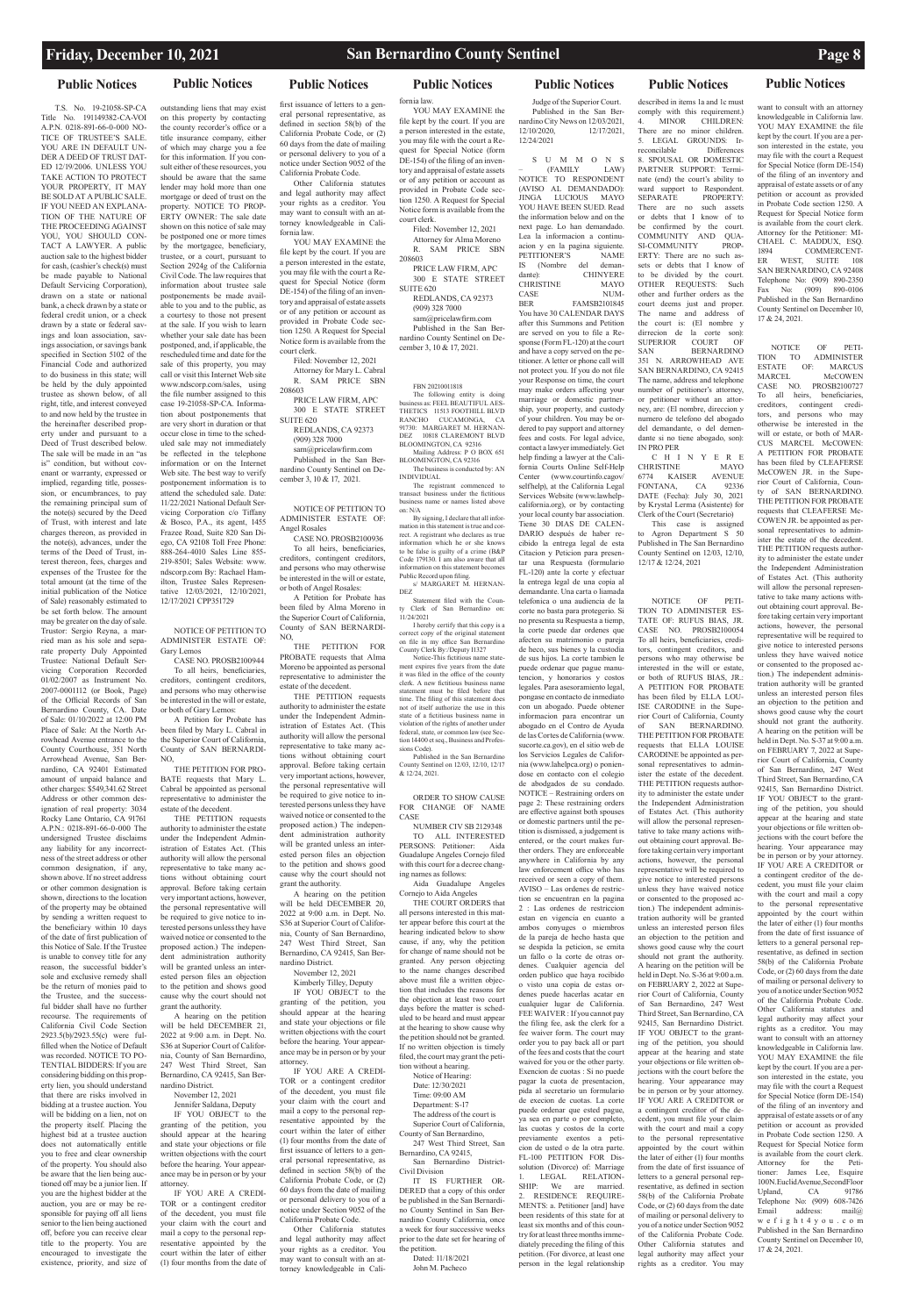NOTICE OF PETITION TO ADMINISTER ESTATE OF: ROBERT DANIEL STONE CASE NO. PROSB2101032 To all heirs, beneficiaries, creditors, contingent creditors, and persons who may otherwise be interested in the will or estate, or both of ROBERT DANIEL STONE has been filed by ROB-ERT JOSEPH STONE in the Superior Court of California County of SAN BERNARDINO. THE PETITION FOR PROBATE requests that ROBERT JOSEPH STONE be appointed as personal representative to administer the estate of the decedent. THE PETITION requests that the decedent's wills and codicils, if any, be admitted to probate. The wills and any codicils are available for examination in the file kept by the court. THE PETITION requests authority to administer the estate under the Independent Administration of Estates Act. (This authority will allow the personal representative to take many actions without obtaining court approval. Before taking certain very important actions, however, the personal representative will be required to give notice to interested persons unless they have waived notice or consented to the proposed action.) The independent administration authority will be granted unless an interested person files an objection to the petition and shows good cause why the court should not grant the authority. A hearing on the petition will be held JANUARY 13, 2022 at 9:00 a.m. in Dept. No. S35 at Superior Court of California, County of San Bernardino, 247 West Third Street, San Bernardino, CA 92415, San Bernardino District.<br>Sabrina Felix. Deputy Deputy December 8, 2021 IF YOU OBJECT to the granting of the petition, you should appear at the hearing and state your objections or file written objections with the court before the hearing. Your appearance may be in person or by your attorney. IF YOU ARE A CREDITOR or a contingent creditor of the decedent, you must file your claim with the court and mail a copy to the personal representative appointed by the court within the later of either (1) four months from the date of first issuance of letters to a general personal representative, as defined in section 58(b) of the California Probate Code, or (2) 60 days from the date of mailing or personal delivery to you of a notice under Section 9052 of the California Probate Code. Other California statutes and legal authority may affect your rights as a creditor. You may want to consult with an attorney knowledgeable in California law. YOU MAY EXAMINE the file kept by the court. If you are a person interested in the estate, you may file with the court a Request for Special Notice (form DE-154) of the filing of an inventory and appraisal of estate assets or of any petition or account as provided in Probate Code section 1250. A Request for Special Notice form is available from the court clerk. Filed: December 8, 2021 Attorney for the Robert Joseph Stone: R. SAM PRICE SBN 208603 PRICE LAW FIRM, APC 300 E STATE STREET SUITE 620

(909) 475 8800 s a m @ p r i c e l a w f i r m . c o m Published in the San Bernardino County Sentinel on December 10,  $17 & 24 & 2021$ 

**Public Notices Public Notices Public Notices Public Notices Public Notices Public Notices Public Notices** true and correct. A registrant who declares as true information which he or she knows to be false is guilty of a crime (B&P Code 179130. I am also aware that all information on this statement becomes Public Record upon filing. s/ LAURA NAVA<br>Statement filed with the Statement filed County Clerk of San Bernardino on: 12/08/2021 I hereby certify that this copy is a correct copy of the original statement on file in my office San Bernardino County Clerk By:/Deputy I5199 Notice-This fictitious name statement expires five years from the date it was filed in the office of the county clerk. A new fictitious business name statement must be filed before that time. The filing of this statement does not of itself authorize the use in this state of a fictitious business name in violation of the rights of another under federal, state, or common law (see Section 14400 et seq., Business and Professions Code). Published in the San Bernardino County Sentinel 12/10/2021, 12/17/2021, 12/24/2021 &

> TO ALL INTERESTED PERSONS: Petitioner: ESTE-BAN GUADALUPE ACUNA filed with this court for a decree changing names as follows: ESTEBAN GUADALUPE<br>ACUNA to ESTEBAN to ESTEBAN

> > Notice of Hearing: Date: 01/24/22

REDLANDS, CA 92373

FBN 20210012158

The following person is doing business as: SU CENTRO HIS-PANO MULTI-SERVICE 15058 ESCALANTE CT VICTOR-VILLE, CA 92394: LAURA NAVA 15058 ESCALANTE CT VICTORVILLE, CA 92394 The business is conducted<br>by: AN INDIVIDUAL by: AN INDIVIDUAL.<br>The registrant commenced registrant commenced to transact business under the fictitious business name or names listed above on: DECEMBER 29, 2016 By signing, I declare that all information in this statement is 12/31/2021

ORDER TO SHOW CAUSE FOR CHANGE OF NAME CASE NUMBER CIVSB2129131

ACUNA THE COURT ORDERS that all persons interested in this matter appear before this court at the hearing indicated below to show cause, if any, why the petition for change of name should not be granted. Any person objecting to the name changes described above must file a written objection that includes the reasons for the objection at least two court days before the matter is scheduled to be heard and must appear at the hearing to show cause why the petition should not be granted. If no written objection is timely filed, the court may grant the petition without a hearing.

> Time: 9:00 a.m. Department: S22

The address of the court is Superior Court of California, County of San Bernardino, San Bernardino District - Civil Division, 247 West Third Street, Same as above, San Bernardino, CA 92415, San Bernardino IT IS FURTHER OR-

DERED that a copy of this order be published in the San Bernardino County Sentinel in San Bernardino County California, once a week for four successive weeks prior to the date set for hearing of the petition.

Dated: October 8, 2021 John M. Pacheco

Judge of the Superior Court. Published in the San Bernardino County Sentinel on 12/10, 12/17. 12/24 & 12/31, 2021.

FBN 20210012185 The following person is doing business as: SHIEKH IMPACT 1774 S. VINTAGE AVENUE ONTARIO, CA 91761 SI-

TARA FOUNDATION INC. 10540 SUNBURST DRIVE RANCHO CUCAMONGA, CA 91730

### Mailing Address: 10540 SUNBURST DRIVE RAN-CHO CUCAMONGA, CA 91730 The business is conducted by: A CORPORATION.

Incorporated with the State of California C2408434 The registrant commenced to transact business under the fictitious business name or names listed above on: N/A By signing, I declare that all information in this statement is true and correct. A registrant who declares as true information which he or she knows to be false is guilty of a crime (B&P Code 179130. I am also aware that all information on this statement becomes Public Record upon filing. s/ IRUM SHIEKH

Statement filed with the County Clerk of San Bernardino on: 12/10/2021 I hereby certify that this copy is a correct copy of the original statement on file in my office San Bernardino County Clerk By:/Deputy I5199 Notice-This fictitious name statement expires five years from the date it was filed in the office of the county clerk. A new fictitious business name statement must be filed before that time. The filing of this statement does not of itself authorize the use in this state of a fictitious business name in violation of the rights of another under federal, state, or common law (see Section 14400 et seq., Business and Professions Code). Published in the San Bernardino County Sentinel 12/10/2021, 12/17/2021, 12/24/2021 & 12/31/2021

ABANDONMENT OF A FICTITIOUS BUSINESS NAME

NUMBER 20210012133 The following entity was doing business as: THE BELAIRE APARTMENT HOMES 8255 VINEYARD AVE RANCHO CUCAMONGA, CA 91730: WC WOODSONG LLC 2082 MICHELSON DRIVE, 4TH FLOOR IRVINE, CA 92612 Registered with the State of

### Delaware 20180190172

Mailing Address: 2082 MICHELSON DRIVE, 4TH FLOOR IRVINE, CA 92612 The business is conducted by: A LIMITED PARTNERSHIP. The original FBN Number was FBN 20180002930 The date

of filing was 03/14/2018 The registrant commenced to transact business under the ficti-

FBN 20210011447 The following person is doing business as: STAR 1 AUTO REPAIR 2147 W. **HIGHLAND AVE. SAN BERNARDI-**NO, CA 92407; ( PRINCIPAL PLACE OF BUSINESS SAN BERNARDINO ); [ MAILING ADDRESS 1670 W. 27TH ST. SAN BERNARDINO, CA 92407 ]; REYNALDO RAMOS ROMERO 2147 W. HIGHLAND AVE. SAN BERNARDINO, CA 92407 The business is conduct-ed by: AN INDIVIDUAL The registrant commenced to transact business under the fictitious business name or names listed above on: N/A By signing, I declare that all information in this statement is true and correct. A reg-istrant who declares as true information which he or she knows to be false is guilty of a crime (B&P Code 179130. I am also aware that all information on this statement becomes Public Record upon filing.

tious business name or names listed above on: JANUARY 23, 2018 By signing, I declare that all information in this statement is true and correct. A registrant who declares as true information which he or she knows to be false is guilty of a crime (B&P Code 179130. I am also aware that all information on this statement becomes Public Record upon filing. s/ MICHAEL B EARL Statement filed with the County Clerk of San Bernardino on: 12/08/2021 I hereby certify that this copy is a correct copy of the original statement on file in my office San Bernardino County Clerk By:/Deputy I5199 Notice-This fictitious name statement expires five years from the date it was filed in the office of the county clerk. A new fictitious business name statement must be filed before that time. The filing of this statement does not of itself authorize the use in this state of a fictitious business name in violation of the rights of another under federal, state, or common

s/ REYNALDO RA-<br>MOS ROMERO, OWNER ROMERO, Statement filed with the County Clerk of San Bernardino on: 11/12/2021 I hereby certify that this copy is a correct copy of the original statement on file in my office San Ber-nardino County Clerk By:/Deputy Notice-This fictitious name statement expires five years from the date it was filed in the office of the county clerk. A new fictitious business name statement must be filed before that time. The filing of this statement does not of itself authorize the use in this state of a fictitious business name in violation of the rights of another under federal, state, or common law (see Section 14400 et seq., Business and Professions Code). Published in the San Bernardino County Sentinel 11/19/2021, 11/26/2021, 12/03/2021, 12/10/2021 CNB-B45202105IR

law (see Section 14400 et seq., Business and Professions Code). Published in the San Bernardino County Sentinel 12/10/2021, 12/17/2021, 12/24/2021 & 12/31/2021

FBN 20210010849 The following person is doing business as: CITRINE VENDING 945 W WABASH ST RIALTO, CA 92376 JANELLE S BROWN 945 W WABASH ST RIAL-

TO, CA 92376 The business is con-ducted by: AN INDIVIDUAL The registrant commenced to transact

nardino County Clerk By:/Deputy Notice-This fictitious name statement expires five years from the date it was filed in the office of the county clerk. A new fictitious business name statemen must be filed before that time. The filing of this statement does not of itself authorize the use in this state of a fictitious business name in violation of the rights of another under federal, state, or common law (see Section 14400 et seq., Business and Professions Code). Published in the San Bernardino County Sentinel 11/19/2021, 11/26/2021, 12/03/2021, 12/10/2021 **B45202107IR** 

business under the fictitious business name or names listed above on: N/A By signing, I declare that all inform in this statement is true and correct. A registrant who declares as true information which he or she knows to be false is guilty of a crime (B&P Code 179130. I am also aware that all information on this statement becomes Public Record upon filing. s/ JANELLE S BROWN Statement filed with the County Clerk of San Bernardino on: 10/27/2021 I hereby certify that this copy is a correct copy of the original statement on file in my office San Bernardino County Clerk By:/Deputy I1327 Notice-This fictitious name state-

ment expires five years from the date it was filed in the office of the county clerk. A new fictitious business name statement must be filed before that time. The filing of this statement does not of<br>itself authorize the use in this state of a  $\frac{1}{10}$  in this state of a fictitious business name in violation of the rights of another under federal, state, or common law (see Section 14400 et seq., Business and Professions Code). Published in the San Bernardino County Sentinel on 11/19, 11/26, 12/03 & 12/10, 2021.

The following person is doing business as: SANDYBEES 270 E BASELINE ST SAN BERNARDINO, CA 92410; ( PRINCIPAL PLACE OF BUSINESS<br>SAN BERNARDINO ); LATOYA BERNARDINO ); LATOYA O ANDREWS 270 E BASELINE ST SAN BERNARDINO, CA 92410 The business is conduct-ed by: AN INDIVIDUAL The registrant commenced to transact business under the fictitious business name or names listed above on: N/A By signing, I declare that all information in this statement is true and correct. A reg-istrant who declares as true information which he or she knows to be false is guilty of a crime (B&P Code 179130. I am also aware that all information on this statement becomes Public Record upon filing. LATOYA O. ANDREWS, OWNER Statement filed with the County Clerk of San Bernardino on: 11/09/2021 I hereby certify that this copy is a correct copy of the original state-ment on file in my office San Bernardino County Clerk By:/Deputy Notice-This fictitious name statement expires five years from the date it was filed in the office of the county clerk. A new fictitious business name statement must be filed before that time. The filing of this statement does not of itself authorize the use in this state of a fictitious business name in violation of the rights of another under federal, state, or common law (see Section 14400 et seq., Business and Professions Code). Published in the San Bernardino County Sentinel 11/19/2021, 11/26/2021, 12/03/2021, 12/10/2021

### FBN 20210011371 The following person is doing business as: APRIL'S HOMES. 11510 FERN-DALE RD VICTORVILLE, CA 92394; ( PRINCIPAL PLACE OF BUSI-NESS SAN BERNARDINO ); AVO INVESTMENTS, LLC. 15510 FERN-DALE RD VICTORVILLE, CA 92394 The business is conducted by: A LIM-ITED LIABILITY COMPANY. The registrant commenced to transact business under the fictitious business name or names listed above on: N/A By signing, I declare that all information in this statement is true and correct. A registrant who declares as true information which he or she knows to be false is guilty of a crime (B&P Code 179130. I am also aware that all information on this statement becomes Public Record upon filing.  $\begin{tabular}{llllll} $\s'$ & MARIO & A. & GALLEGOS, & \multicolumn{2}{c}{MANAGING} & & \multicolumn{2}{c}{MEMBER} \end{tabular}$ MANAGING MEMBER Statement filed with the County Clerk of San Bernardino on: 11/10/2021 I hereby certify that this copy is a correct copy of the original state-ment on file in my office San Bernardino County Clerk By:/Deputy Notice-This fictitious name statement expires five years from the date it was filed in the office of the county clerk. A new fictitious business name statement must be filed before that time. The filing of this statement does not of itself authorize the use in this state of a fictitious business name in violation of the rights of another under federal, state, or common law (see Section 14400 et seq., Business and Professions Code). Published in the San Bernardino County Sentinel 11/19/2021, 11/26/2021,

12/03/2021, 12/10/2021 CN-

BB45202101MT

FBN 20210011446 The following person is doing business as: DAVE'S HAULIN 10004 PRADE-RA AVE MONTCLAIR, CA 91763; ( PRINCIPAL PLACE OF BUSINESS SAN BERNARDINO ); [ MAILING ADDRESS 311 W CIVIC CENTER DR STE B SANTA ANA, CA 92701]; AVO INVESTMENTS, LLC. 10004 PRADE-RA AVE MONTCLAIR, CA 91763 The business is conducted by: A LIM-ITED LIABILITY COMPANY The registrant commenced to transact business under the fictitious business name or names listed above on: N/A By signing, I declare that all information<br>in this statement is true and correct. A req. ement is true and correct. A registrant who declares as true information which he or she knows to be false is guilty of a crime (B&P Code 179130. I am also aware that all information on this statement becomes Public Record upon filing. DAVID BENGINO ES-<br>
OZA. OWNER PINOZA, OWNER Statement filed with the County Clerk of San Bernardino on: 11/12/2021 I hereby certify that this copy is a correct copy of the original statement on file in my office San Ber-nardino County Clerk By:/Deputy Notice-This fictitious name statement expires five years from the date it was filed in the office of the county clerk. A new fictitious business name statement must be filed before that time. The filing of this statement does not of itself authorize the use in this state of a fictitious business name in violation of the rights of another under federal, state, or common law (see Section 14400 et seq., Business and Professions Code). Published in the San Bernardino County Sentinel 11/19/2021, 11/26/2021, 12/03/2021, 12/10/2021 CNB-B45202102CV

FBN 20210011481 The following person is doing business as: AAACMI 1227 COULSTON SAN BERNARDINO, CA 92408 PRINCIPAL PLACE OF BUSI-NESS SAN BERNARDINO ); BER-NIE AGONOY 1227 COULSTON ST SAN BERNARDINO, CA 92408 The business is conduct-ed by: AN INDIVIDUAL The registrant commenced to transact business under the fictitious business name or names listed above on: DEC 08, 2014 By signing, I declare that all information in this statement is true and correct. A registrant who declares as true information

which he or she knows to be false is guilty of a crime (B&P Code 179130. I am also aware that all information on this state-

ment becomes Public Record upon filing. s/ BERNIE AGONOY, OWNER Statement filed with the County Clerk of San Bernardino on: 11/15/2021 hereby certify that this copy is a correct copy of the original state-ment on file in my office San Bernardino County Clerk By:/Deputy Notice-This fictitious name statement expires five years from the date it was filed in the office of the county clerk. A new fictitious business name statement must be filed before that time. The filing of this statement does not of itself authorize the use in this state of a fictitious business name in violation of the rights of another under federal, state, or common law (see Section 14400 et seq., Business and Professions Code). Published in the San Bernardino County Sentinel 11/19/2021, 11/26/2021,<br>12/03/2021 12/10/2021 CNB-12/03/2021, 12/10/2021 B45202103IR

FBN 20210011440 The following person is doing busi-ness as: J.A. CONSTRUCTION 1473 DORAL CT ONTARI, CA 91761; PRINCIPAL PLACE OF BUSI-<br>VESS SAN BERNARDINO ); NESS SAN BERNARDINO ); J.A. CONSTRUCTION, INC. 1473 DORAL CT ONTARIO, CA 91761 The business is conduct-ed by: A CORPORATION The registrant commenced to transact business under the fictitious business name or names listed above on: N/A By signing, I declare that all information in this statement is true and correct. A registrant who declares as true information which he or she knows to be false is guilty of a crime (B&P Code 179130. I am also aware that all information on this statement becomes Public Record upon filing. s/ JACOB GLEN ALBAUGH, CEO Statement filed with the County Clerk of San Bernardino on: 11/12/2021 I hereby certify that this copy is a correct copy of the original state-ment on file in my office San Bernardino County Clerk By:/Deputy Notice-This fictitious name statement expires five years from the date it was filed in the office of the county clerk. A new fictitious business name statem must be filed before that time. The filing of this statement does not of itself authorize the use in this state of a fictitious business name in violation of the rights of another under federal, state or common law (see Section 14400 et seq., Business and Professions Code). Published in the San Bernardino County Sentinel 11/19/2021, 11/26/2021, 12/03/2021, 12/10/2021 BB45202104SB

FBN 20210011342 The following person is doing business as: G&P REGISTRATION SERVICE 17763 VALLEY BLVD. SUITE G BLOOMINGTON, CA 92316; ( PRINCI-PAL PLACE OF BUSINESS SAN BER-NARDINO ); [ MAILING ADDRESS 26340 CAMINO LARGO MORENO VALLEY, CA 92555 ]; GARARDO GUTIERREZ 26340 CAMINO LAR-GO MORENO VALLEY, CA 92555 The business is conducted by: A LIM-ITED LIABILITY COMPANY. The registrant commenced to transact business under the fictitious business name or names listed above on: N/A By signing, I declare that all information in this statement is true and correct. A registrant who declares as true information which he or she knows to be false is guilty of a crime (B&P Code 179130. I am also aware that all information on this statement becomes Public Record upon filing. s/ GERARDO GUTIERREZ, OWNER Statement filed with the County Clerk of San Bernardino on: 11/09/2021 I hereby certify that this copy is a correct copy of the original state-ment on file in my office San Ber-

istrant who declares as true information which he or she knows to be false is guilty of a crime (B&P Code 179130. I am also aware that all information on this statement becomes Public Record upon filing. s/ JOSE DE JESUS TORRES, CEO Statement filed with the County Clerk of San Bernardino on: 11/08/2021 I hereby certify that this copy is a correct copy of the original statement on file in my office San Ber-nardino County Clerk By:/Deputy Notice-This fictitious name statement expires five years from the date it was filed in the office of the county clerk. A new fictitious business name statement must be filed before that time. The filing of this statement does not of itself authorize the use in this state of a fictitious business name in violation of the rights of another under federal, state, or common law (see Section 14400 et seq., Business and Professions Code). Published in the San Bernardino County Sentinel 11/19/2021, 11/26/2021, 12/03/2021, 12/10/2021 CNB-

### B45202108IR FBN 20210011305

The following person is doing business as: 11 HILL'S MARKET 4545 MISSION BLVD UNIT A MONTCLAIR, CA 91763; ( PRINCIPAL PLACE OF BUSI-NESS SAN BERNARDINO ); NORMA VILLAFUERTE 4545 MISSION BLVD UNIT A MONTCLAIR, CA 91763 The business is conduct-ed by: AN INDIVIDUAL The registrant commenced to transact business under the fictitious business name or names listed above on: N/A By signing, I declare that all information in this statement is true and correct. A registrant who declares as true informati which he or she knows to be false is guilty of a crime (B&P Code 179130. I am also aware that all information on this statement becomes Public Record upon filing.  $s/N$ ORMA VII LAELIERTE, OWNER Statement filed with the County Clerk of San Bernardino on: 11/08/2021 I hereby certify that this copy is a correct copy of the original state-ment on file in my office San Bernardino County Clerk By:/Deputy Notice-This fictitious name statement expires five years from the date it was filed in the office of the county clerk. A new fictitious business name must be filed before that time. The filing of this statement does not of itself authorize the use in this state of a fictitious business name in violation of the rights of another under federal, state or common law (see Section 14400 et

FBN 20210011446 The following person is doing business as: IRON & MADWOODS 17111 MELON AVE FONTANA, CA 92336; ( PRINCIPAL PLACE OF BUSINESS CAN BERNARDINO IRON & MADWOODS, INC 17111 MELON AVE FONTANA, CA 92336 The business is conduct-ed by: A CORPORATION The registrant commenced to transact business under the fictitious business name or names listed above on: N/A By signing, I declare that all information in this statement is true and correct. A regin this statement is true and correct. A registrant who declares as true information which he or she knows to be false is guilty of a crime (B&P Code 179130. I am also aware that all information on this statement becomes Public Record upon filing. Statement filed with the County Clerk of San Bernardino on: 11/23/2021 I hereby certify that this copy is a correct copy of the original state-ment on file in my office San Bernardino County Clerk By:/Deputy

seq., Business and Professions Code). Published in the San Bernardino County Sentinel 11/19/2021, 11/26/2021,  $12/10/2021$ BB45202109MT

### FBN 20210011339

BB45202110MT

FBN 20210011798 The following person is doing business as: UNITY BBQ AND CATER-ING. 15821 SERRANO RD UNIT

IVORY D DAVIS JR, OWNER

#2 APPLE VALLEY, CA 9230 ; ( PRINCIPAL PLACE OF BUSINESS SAN BERNARDINO ); IVORY DAVIS JR 15821 SERRANO RD UNIT #2 APPLE VALLEY, CA 92307. The business is conduct-ed by: AN INDIVIDUAL. The registrant commenced to transact business under the fictitious business name or names listed above on: N/A By signing, I declare that all information

Notice-This fictitious name statement expires five years from the date it was filed in the office of the county clerk. A new fictitious business name statemen must be filed before that time. The filing of this statement does not of itself authorize the use in this state of a fictitious business name in violation of the rights of another under federal, state, or common law (see Section 14400 et Business and Professions Code). Published in the San Bernardino County Sentinel 12/03/2021, 12/10/2021, 12/17/2021, 12/24/2021 CN-BB47202108MT

FBN 20210011799 The following person is doing busine as: WOODY WOOD PECKER TREE SERVICE. 7445 LOS FELIZ DR HIGH-LAND, CA 92346; ( PRINCIPAL PLACE OF BUSINESS SAN BERNARDINO ); ERIC J SALSBERRY 7445 LOS FELIZ DR HIGHLAND, CA 92346. The business is conduct-ed by: AN INDIVIDUAL. The registrant commenced to transact business under the fictitious business name or names listed above on: N/A By signing, I declare that all information in this statement is true and correct. A registrant who declares as true information which he or she knows to be false is guilty of a crime (B&P Code 179130. I am also aware that all information on this state-<br>ment becomes Public Record upon filing. ecomes Public Record upon filing. s/ ERIC J SALSBERRY, OWNER Statement filed with the County Clerk of San Bernardino on: 11/23/2021 I hereby certify that this copy is a correct copy of the original state-ment on file in my office San Bernardino County Clerk By:/Deputy Notice-This fictitious name statement expires five years from the date it was filed in the office of the county clerk. A new fictitious business name statement must be filed before that time. The filing of this statement does not of itself authorize the use in this state of a fictitious business name in violation of the rights of another under federal, state, or common law (see Section 14400 et seq., Business and Professions Code). Published in the San Bernardino County Sentinel 12/03/2021, 12/10/2021, 12/17/2021, 12/24/2021 CN-BB47202107MT

FBN 20210011660

### The following person is doing busi-ness as: FAMILY NAILS & SPA. 1270 W FOOTHILL BLVD UPLAND, CA 91786;( PRINCIPAL PLACE OF BUSINESS SAN BERNARDINO ); CUONG M NGUYEN 1270 W FOOT-HILL BLVD UPLAND, CA 91786. The business is conduct-ed by: AN INDIVIDUAL. The registrant commenced to transact business under the fictitious business name or names listed above on: N/A By signing, I declare that all information in this statement is true and correct. A registrant who declares as true information which he or she knows to be false is guilty of a crime (B&P Code 179130. I am also aware that all information on this statement becomes Public Record upon filing. s/ CUONG M NGUYEN, OWNER Statement filed with the County Clerk of San Bernardino on: 11/18/2021 I hereby certify that this copy is a correct copy of the original state-ment on file in my office San Bernardino County Clerk By:/Deputy Notice-This fictitious name statement expires five years from the date it was filed in the office of the county clerk. A new fictitious business name statement must be filed before that time. The filing of this statement does not of itself authorize the use in this state of a fictitious business name in violation of the rights of another under federal, state, or common law (see Section 14400 et seq., Business and Professions Code). Published in the San Bernardino County Sentinel 12/03/2021, 12/10/2021, 12/17/2021, 12/24/2021 CN-BB47202106MT

FBN 20210011309 The following person is doing busi-ness as: THREE BEES BOUTIQUE. 22400 BARTON ROAD SUITE 3 GRAND TERRACE, CA 92313; PRINCIPAL PLACE OF BUSINESS SAN BERNARDINO ); LISA M PANKULICS-GREEN 269 CHICKA-DEE CIRCLE RIVERSIDE, CA 92507. The business is conduct-ed by: AN INDIVIDUAL.



# **Friday, December 10, 2021 San Bernardino County Sentinel <b>Page 9 Page 9**

The registrant commenced to transact business under the fictitious business name or names listed above on: N/A By signing, I declare that all information in this statement is true and correct. A registrant who declares as true information which he or she knows to be false is quilty of a crime (B&P Code 179130. I am also aware that all information on this statement becomes Public Record upon filing. s/ LISA M PANKU-<br>LICS-GREEN. OWNER LICS-GREEN, OWNER Statement filed with the County Clerk of San Bernardino on: 11/09/2021 I hereby certify that this copy is a correct copy of the original state-ment on file in my office San Bernardino County Clerk By:/Deputy Notice-This fictitious name statement expires five years from the date it was filed in the office of the county clerk. A new fictitious business name statement must be filed before that time. The filing of this statement does not of itself authorize the use in this state of a fictitious business name in violation of the rights of another under federal, state, or common law (see Section 14400 et seq., Business and Professions Code). Published in the San Bernardino Coun-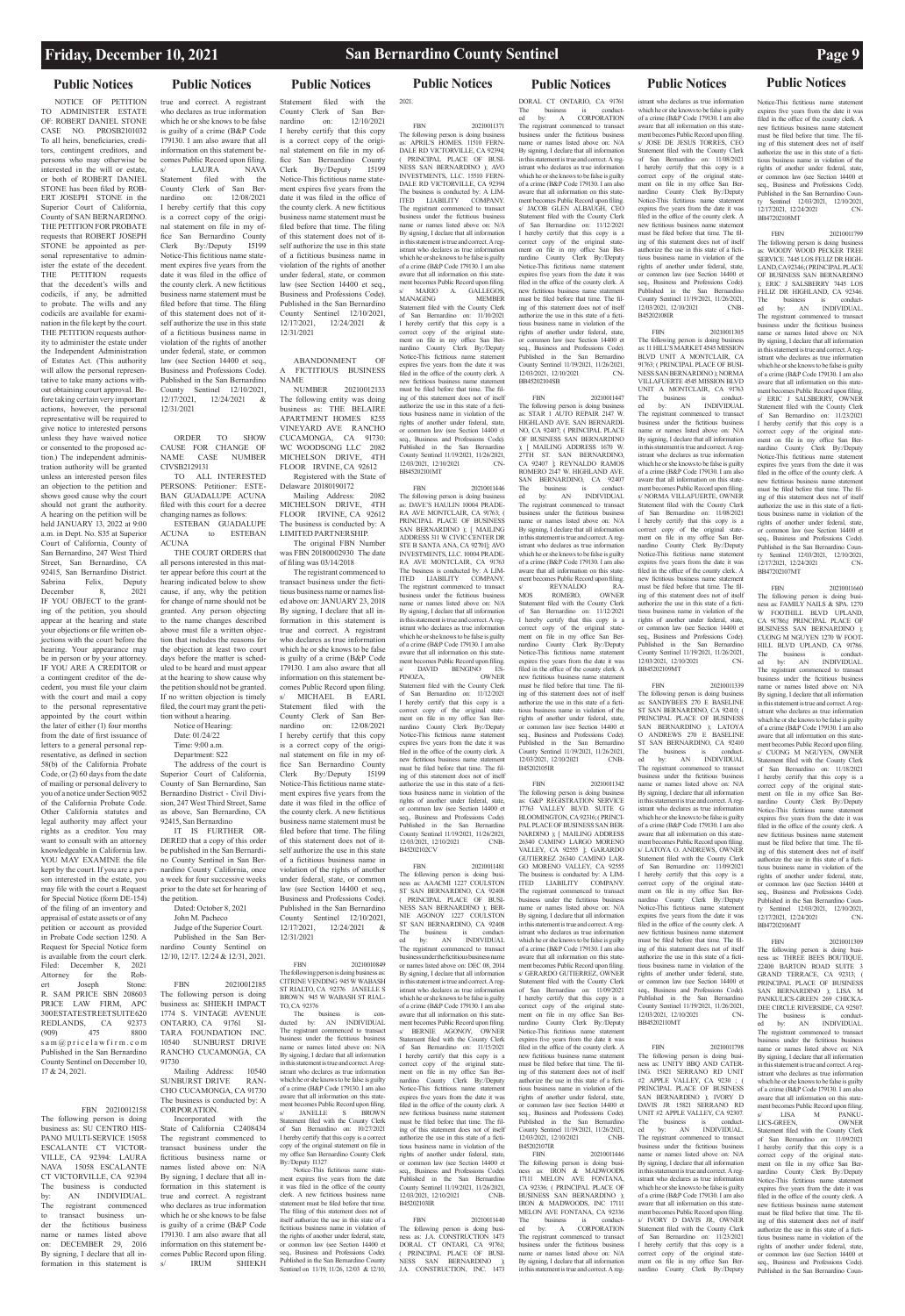ty Sentinel 12/03/2021, 12/10/2021, 12/17/2021, 12/24/2021 CNB-B47202105IR

FBN 20210011858 The following person is doing business as: HACIENDA GARDEN DECOR. 3802

FBN 20210011792 The following person is doing busi-ness as: DEERFIELD CONSTRUC-TION SERVICES. 11354 CAMPUS ST LOMA LINDA, CA 92354;( PRINCIPAL PLACE OF BUSINESS<br>SAN BERNARDINO ); GRACE SAN BERNARDINO ); GRACE JOY D TABINGO 11354 CAM-PUS ST LOMA LINDA, CA 92354. The business is conduct-ed by: AN INDIVIDUAL. The registrant commenced to transact business under the fictitious business name or names listed above on: N/A By signing, I declare that all information  $\frac{1}{2}$  in this statement is true and correct. A registrant who declares as true information which he or she knows to be false is guilty of a crime (B&P Code 179130. I am also aware that all information on this statement becomes Public Record upon filing s/ GRACE JOY D TABINGO, OWNER Statement filed with the County Clerk of San Bernardino on: 11/23/2021 I hereby certify that this copy is a correct copy of the original state-ment on file in my office San Ber-nardino County Clerk By:/Deputy Notice-This fictitious name statement expires five years from the date it was filed in the office of the county clerk. A new fictitious business name statement must be filed before that time. The filing of this statement does not of itself authorize the use in this state of a fictitious business name in violation of the rights of another under federal, or common law (see Section 14400 et seq., Business and Professions Code). Published in the San Bernardino County Sentinel 12/03/2021, 12/10/2021, 12/17/2021, 12/24/2021 CNB-

B47202104IR

BERNARDINO ); RICK'S POOL SERVICE AND MAINTENANCE INC. 23812 PROSPECT VALLEY DR. DIAMOND BAR, CA 91765<br>The business is conductbusiness is<br>by: A CO A CORPORATION. The registrant commenced to transact business under the fictitious business name or names listed above on: N/A By signing, I declare that all information in this statement is true and correct. A registrant who declares as true information which he or she knows to be false is guilty of a crime (B&P Code 179130. I am also aware that all information on this statement becomes Public Record upon filing. s/ RICHARD ROBERTS, PRESIDENT Statement filed with the County Clerk of San Bernardino on: 11/29/2021 I hereby certify that this copy is a correct copy of the original state-ment on file in my office San Bernardino County Clerk By:/Deputy Notice-This fictitious name statement expires five years from the date it was filed in the office of the county clerk. A new fictitious business name statement must be filed before that time. The filing of this statement does not of itself authorize the use in this state of a fictisiness name in violation of the rights of another under federal, state, or common law (see Section 14400 et seq., Business and Professions Code). Published in the San Bernardino County Sentinel 12/03/2021, 12/10/2021, ty Sentinel 12/03/2021, 12/10/2021,<br>12/17/2021, 12/24/2021 CNB-

# **Public Notices Public Notices Public Notices Public Notices Public Notices Public Notices Public Notices**

FBN 20210011931 The following person is doing business as: LUSSTWEAR. 747 W. SUNKIST ST ONTARIO, CA 91762;( PRINCI-PAL PLACE OF BUSINESS SAN BERNARDINO ); DENISE MAR-JORIE SOLIS 747 W. SUNKIST ST. ONTARIO, CA 91762; ANTONIO DE JESUS ARELLANO 747 W. SUNKIST ST. ONTARIO, CA 91762.<br>The business is conducted by: A The business is conducted by: A<br>GENERAL PARTNERSHIP. REGULA By: 71

12/17/2021, 12/24/2021 CNB-

 $D$ 47202103ID

BRONSON ST SAN BERNARDINO, CA 92407; ( PRINCIPAL PLACE OF BUSINESS SAN BERNARDINO ); ANGELINA CELIS 3802 BRON-SON ST SAN BERNARDINO, CA 92407; EDGAR H DELGADO 3802 BRONSON ST SAN BERNARDINO, CA 92407; JOSE CASTANON 2345 N MILOR AVE RIALTO, CA 92377 The business is conducted by: A<br>GENERAL PARTNERSHIP. PARTNERSHIP. The registrant commenced to transact business under the fictitious business name or names listed above on: N/A By signing, I declare that all information in this statement is true and correct. A reg-istrant who declares as true information which he or she knows to be false is guilty of a crime (B&P Code 179130. I am also aware that all information on this statement becomes Public Record upon filing. s/ ANGELINA CELIS, GENERAL PARTNER Statement filed with the County Clerk of San Bernardino on: 11/24/2021 I hereby certify that this copy is a correct copy of the original statement on file in my office San Ber-nardino County Clerk By:/Deputy Notice-This fictitious name statement expires five years from the date it was filed in the office of the county clerk. A new fictitious business name statement must be filed before that time. The filing of this statement does not of itself authorize the use in this state of a fictitious business name in violation of the rights of another under federal, state, or common law (see Section 14400 et seq., Business and Professions Code). Published in the San Bernardino Coun-ty Sentinel 12/03/2021, 12/10/2021, B47202102CH

FBN 20210011868 The following person is doing business as: GLEN ENTERPRISES. 23812 PROSPECT VALLEY DR. DIAMOND BAR, CA 91765; ( PRIN-CIPAL PLACE OF BUSINESS SAN

20210011895 The following person is doing business as: HIGH FREQUENCY BEAUTY 2454 N ORANGE AVE RIALTO, CA 92377; ( PRINCIPAL PLACE OF BUSINESS SAN BERNARDINO ); CINTHIA F BOTELLO 2454 N ORANGE AVE RIALTO, CA 92377.<br>The business is conduct-The business is conduct-ed by: AN INDIVIDUAL. The registrant commenced to transact business under the fictitious business name or names listed above on: N/A By signing, I declare that all information in this statement is true and correct. A registrant who declares as true information which he or she knows to be false is guilty

expires five years from the date it was filed in the office of the county clerk. A new fictitious business name statement must be filed before that time. The filing of this statement does not of itself authorize the use in this state of a fictitious business name in violation of the rights of another under federal, state, or common law (see Section 14400 et seq., Business and Professions Code). Published in the San Bernardino

The registrant commenced to transact business under the fictitious business name or names listed above on: N/A By signing, I declare that all information in this statement is true and correct. A registrant who declares as true information which he or she knows to be false is guilty of a crime (B&P Code 179130. I am also aware that all information on this statement becomes Public Record upon filing. s/ DENISE MARJORIE SO-LIS, GENERAL PARTNER Statement filed with the County Clerk of San Bernardino on: 11/30/2021 I hereby certify that this copy is a correct copy of the original statement on file in my office San Ber-nardino County Clerk By:/Deputy Notice-This fictitious name statement expires five years from the date it was filed in the office of the county clerk. A new fictitious business name statement must be filed before that time. The filing of this statement does not of itself authorize the use in this state of a fictitious business name in violation of the rights of another under federal, state or common law (see Section 14400 et seq., Business and Professions Code). Published in the San Bernardino County Sentinel 12/03/2021, 12/10/2021,<br>12/17/2021. 12/24/2021 CN-12/17/2021, 12/24/2021 BB47202101MC

of a crime (B&P Code 179130. I am also aware that all information on this state-ment becomes Public Record upon filing.  $s$ / CINTHIA F BOTELLO, OWNER Statement filed with the County Clerk of San Bernardino on: 11/29/2021 I hereby certify that this copy is a correct copy of the original state-ment on file in my office San Ber-nardino County Clerk By:/Deputy Notice-This fictitious name statement



value to it," Tejeda said. "I am aware that the developer's original plans were for more houses than what was approved and they agreed to a reduction of the number of houses to satisfy people who were against the development of an historic property who wanted less houses." Preservationist sentiment of the city's residents played only a minimal role in the final land use decision, Tejeda said. Anyone who advocates



I hereby certify that this copy is a correct copy of the original state-ment on file in my office San Bernardino County Clerk By:/Deputy Notice-This fictitious name statement expires five years from the date it was filed in the office of the county clerk. A new fictitious business name statement must be filed before that time. The filing of this statement does not of itself authorize the use in this state of a fictitious business name in violation of the rights of another under federal, state, or common law (see Section 14400 et seq., Business and Professions Code). Published in the San Bernardino County Sentinel 12/10/2021, 12/17/2021, 12/24/2021, 12/31/2021 CNB-B48202101CV

FBN 20210011942 The following person is doing business as: QUICK STOP CONVENIENCE 1435 N WATERMAN AVE UNIT A SAN BERNARDINO, CA 92404; ( PRINCI-PAL PLACE OF BUSINESS SAN BER-NARDINO ); [ MAILING ADDRESS P.O BOX 1153 SAN BERNARDINO, CA 92402]; DFM, INC. 1505 ½ W 9TH STREET SAN BERNARDINO, CA 92402 The business is conducted by: A CORPORATION CORPORATION The registrant commenced to transact business under the fictitious business name or names listed above on: N/A By signing, I declare that all information in this statement is true and correct. A registrant who declares as true information which he or she knows to be false is guilty of a crime (B&P Code 179130. I am also aware that all information on this statement becomes Public Record upon filing. s/ DANI MHANA, PRESIDENT Statement filed with the County Clerk of San Bernardino on: 12/01/2021 I hereby certify that this copy is a correct copy of the original statement on file in my office San Bernardino County Clerk By:/Deputy Notice-This fictitious name statement expires five years from the date it was filed in the office of the county clerk. A new fictitious business name statement must be filed before that time. The filing of this statement does not of itself authorize the use in this state of a fictitious business name in violation of the rights of another under federal, state, or common law (see Section 14400 et seq., Business and Professions Code). Published in the San Bernardino County Sentinel 12/10/2021, 12/17/2021, 12/24/2021<br>12/31/2021 CNBB48202103MT 12/31/2021 CNBB48202103MT

FBN 20210012052 The following person is doing business as: BOLLYWOOD THREADING & SPA 2550 S ARCHIBALD AVE #F ON-TARIO, CA 91761; ( PRINCIPAL PLACE OF BUSINESS SAN BERNARDINO ); YASMEEN CHOUDRY 2550 S AR-CHIBALD AVE #F ONTARIO, CA 91761 The business is conduct-ed by: AN INDIVIDUAL The registrant commenced to transact business under the fictitious business name or names listed above on: N/A By signing, I declare that all information in this statement is true and correct. A registrant who declares as true information which he or she knows to be false is guilty of a crime (B&P Code 179130. I am also aware that all information on this statement becomes Public Record upon filing. s/ YASMEEN CHOUDRY, OWNER Statement filed with the County Clerk of San Bernardino on: 12/03/2021 I hereby certify that this copy is a correct copy of the original statement on file in my office San Bernardino County Clerk By:/Deputy Notice-This fictitious name statement expires five years from the date it was filed in the office of the county clerk. A new fictitious business name statement must be filed before that time. The filing of this statement does not of itself authorize the use in this state of a fictitious business name in violation of the rights of another under federal, state, or common law (see Section 14400 et seq., Business and Professions Code). Published in the San Bernardino County Sentinel 12/10/2021, 12/17/2021, 12/24/2021, 12/31/2021 CN-BB48202104MT

*Continued on Page 12*

## **Preservationists To Sue Over Approval Of Development Eradicating Historic Orange Grove** *from page 4*

quired," McClendon said. "The loss of the historical assets on that property is the most egregious example of the shortcuts the city allowed."

Councilman Eddie Tejeda told the *Sentinel* after the meeting that the approval given to the project was a compromise that balanced conflicting interests.

"I didn't like that we approved those homes to go in where the orange grove is," Tejeda said. "I hated that. But that's not the way a decision on a development proposal is made. As long as the development process wasn't negligent, we met our responsibility."

Tejeda said, "I don't think it is the best that

could have been done, but I think the calculation was saving the historic home on Palm Avenue plus saving the other historic home and leaving the other structure intact and committing to at least keep the view from Palm Avenue from being as impacted as it could have been was enough."

Tejeda was not able to resolve the controversy over the reports that Diversified Pacific was able to swoop in and purchase

the property at a cost well below both its market value and what two sets of preservationists had offered for it.

"I do not know how much the developer paid for that property," Tejeda said.

He shunted aside suggestions that the city could have utilized the authority granted it under Measure O to preserve the property. Measure O was approved by Redlands voters in 1986 and provided for an initial \$7.2 million bond issuance to make purchases of existing orange groves in the city so they can be preserved as open space. So far, the city has used Measure O to take possession of 16 groves, totaling roughly 200 acres.

"If the city had the money, we could buy it, but it is also our responsibility that we buy the property at market rate," he said. "If the landowner wants to sell the land at above market rate, we can't buy properties that are overpriced. We have to make sure the properties we do acquire are purchased at the market rate." Tejeda did not say whether he considered the \$267,046 per acre that Diversified Pacific paid for the property to be below, at or above the current market rate. Whatever the case, Tejeda said, the Heeney family was not opposed to the grove being converted

to homes.

"The owner never moved to put that property into a historic district," Tejeda said. "They sold it to a developer. They knew that it was going to be developed. We never received a letter from anyone who said they sold it to a developer and he promised to leave it as it is. No one who owned that property sent a letter saying they were opposed to the development."

Tejeda continued, "I do know that if I were the developer, I would want to know how many houses I could put on that property before I bought it. Developers purchase property that is zoned to fit their interest, and basically the only way people can stop a certain property from being developed is an overwhelming community demonstration that they are not for it."

In the case of the development of the England Estate, Tejeda opined, the

community opposition was not sufficient to prevent the project from proceeding.

After the initial round of opposition to the project expressed this summer, Tejeda said, the city moved to recirculate the study for the mitigated negative declaration. There was insufficient follow-through by the project opponents with regard to the recirculation of that document to justify denying the project approval,

Tejeda said.

"The only thing that came back was from the residents who live next door to a historic property who said they didn't want the property developed," Tejeda said.

He made no reference to the multiple letters sent to the city by McClendon prior to each of the subsequently scheduled hearings for the project, and he did not acknowledge that McClendon had been designated by the members of *Save The Grove*, a group of preservationists 350 strong, to speak for them.

Tejeda shrugged off the suggestion made by many of the England Estate Development project's opponents that Diversified Pacific should have undertaken its project on available vacant property in the city elsewhere that had no historical assets on it.

"They took a property that had a lot of historical

preservation for the sake of preservation in Redlands is outgunned, the councilman suggested.

"If it is zoned properly, I can vote against it, but the likelihood of my colleagues doing the same is pretty small," he said. "You can vote your personal feelings against certain types of projects, but that is not a realistic approach. We are elected so that when a project comes before us, we ensure it goes through the appropriate processes. The city council does not do the analysis. We don't go out to direct staff or the planning commission. They make their analysis and they document it. We make the determination that they did go through the right process. If we find there is a public benefit by the way the property is to be developed, we approve the project. If not, we deny it. I understand the development process a lot better than when I

was first elected. We have to follow the development standards, as such."

Tejeda said in making his decision in favor of the project he relied in large measure on input from city staff.

He considers himself an open-minded independent thinker who nonetheless considers carefully the input of others, particularly city staff, he said. Tejeda indicated that he places a higher degree of stock in what the city's

own professionals say than those who are crosswise of City Hall.

"I ask the city clerk," he said. "I ask the city manager. I ask the city attorney. I do listen to what community members put forward. Then I ask city staff."

He had considered what McClendon had written in his many letters to the city, Tejeda said.

"City staff responded to me that it was not accurate," he said of McClendon's assertions that the project approval process was in violation of the California Environmental Quality Act. "People say I should have or I could have voted against the project based on the variances the developer requested, but if the developer didn't get the variances, they would not have been able to develop the project," the councilman said. "I think they tried to leave most of the property unaffected. That is just my opinion. The council is not here to stop developers from developing. I don't think the developers get everything they want. They are obviously going to want to make a profit. How much of a profit is something they find out when they go through the development process. They may want to do all sorts of things with the property. In the end, staff tells them the way they can do that."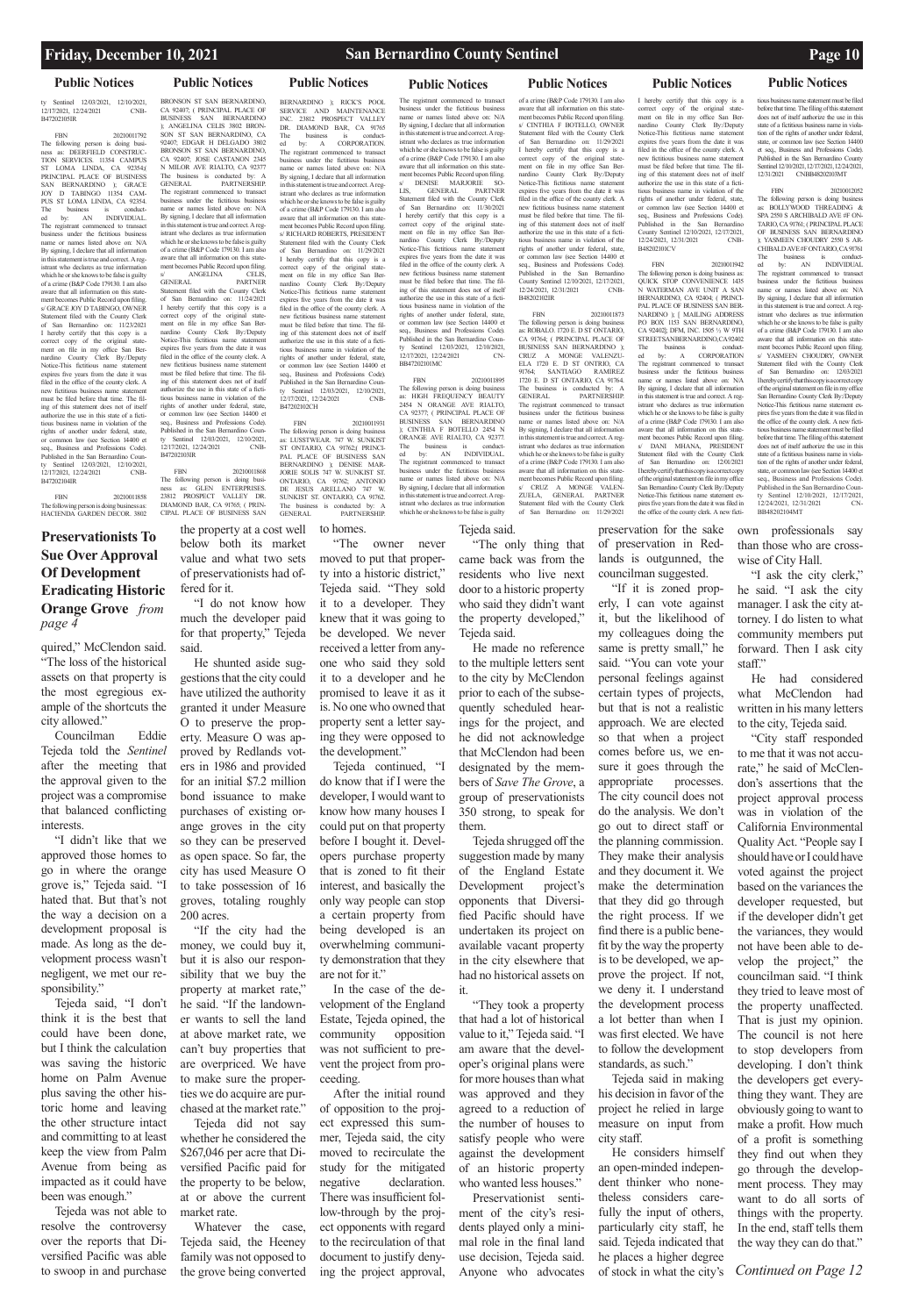The Campbell family was a pillar in the Victorville community from the 1920s onward. Joseph Campbell was a member of the maiden Victorville City Council when the city incorporated in 1962. He was a no-nonsense judge who prided himself on being tough on crime, and he did not shy from sentencing those convicted of a capital crime in his courtroom to death. Shortly after he passed the bar in 1957, Joseph Campbell was at a Victorville Chamber of Commerce luncheon at which then-San Bernardino County District Attorney Lowell Lathrop was the guest speaker. Lathrop lamented what were then recent rulings by the Supreme Court, headed at that time by Chief Justice Earl Warren, which in Lathrop's view were handicapping law enforcement, such as prohibitions against beating a confession out of a suspect. Lathrop inculcated this attitude in Campbell, and the need to be tough on crime informed Judge Campbell's approach to administering the law and has been consistently reflected in the courthouse that today bears his name. Throughout the San Bernardino County court system the watchword has long been that the benefit of the doubt should be provided to those who represent the law and advocate on behalf of its enforcement and application – police officers, sheriff's deputies and the prosecutor's office. In Victorville especially, the converse of former Supreme Court Chief Justice Oliver Wendell Holmes' dictum that "it is better that ten guilty go free than that one innocent is convicted" applies. At the Joseph Campbell Courthouse, criminals, or those accused of being criminals, are given no quarter. The standard there that applies is it is better that ten innocents are convicted to ensure that no one who is guilty goes free.

So intent on presenting a lock-tight case against

Rodriguez on the misdemeanors he is charged with is the prosecution, it has given indication it anticipates the trial will not conclude until December 23, what will be at least a 16-day trial, a far lengthier process than is typically afforded most defendants charged with

Victorville. So far, Judge Smith has shown himself

### worthy of being considered a part of the team of no-nonsense jurists at the Joseph Ballenger Campbell Courthouse willing to uphold the order and rule of law. When called upon by Canty to dismiss the case against Rodriguez outright on the basis of the violation of Rodriguez's right to a speedy trial, Judge Smith refused to grant the dismissal, though he had leeway to do so based upon the 31 days of temporizing the district attorney's office and the court engaged in before initiating Rodriguez's trial. Similarly, he has acceded to the prosecution's assertions that society cannot risk releasing Rodriguez without bail, despite the consideration that throughout the county at this time there are hundreds of defendants charged with far more

serious offenses than Rodriguez at liberty on their own recognizance.

What has yet to play out is how far Judge Smith is willing to limit Rodriguez, and ultimately Gomez, in using the forum of the trial in vindicating themselves, and mounting the defense they are intent on making, one that holds they are being held to a far more exacting standard than others who are not on the outs with the Victorville political establishment. Judge Smith has yet to rule on whether Rodriguez is going to be able to call the Joneses, Metzler, de Bortnowsky, Davidson and Mendiola as defense witnesses. Mayor Jones, Ernest Jones and de Bortnowsky in particular, Canty, Rodriguez and Gomez contend, can shed considerable light on whether Ernest Jones was himself videotaping the July 20 city council proceedings. It was Rodriguez's videotaping of the goings-on at the meeting, which is not expressly forbidden by law, that prompted Mayor Jones to stop the council discussion and interject the sheriff's deputies into the situation to prevent Rodriguez from continuing his videotaping. Aside from the consideration that from her vantage at the council dais Gomez was herself videotaping the proceedings includ-

ing members of the audience, a statement uttered by de Bortnowsky as the sheriff's deputies were wading into the gallery to confront Rodriguez indicated that both Rodriguez and Ernest Jones were engaged in videotaping the proceedings. From their respective positions on the dais or in the room, Metzler, Davidson and Mendiola had knowledge of whether Ernest Jones was indeed videotaping the proceedings, Canty, Rodriguez and Gomez contend.

It is an unresolved question as to whether Judge Smith will allow the Joneses, Metzler, de Bortnowky, Davidson and Mendiola to be called as witnesses. It appears as if the prosecution believes it can make its case against Rodriguez without relying on them. If

> *Continued on Page 12* The city's enterprise funds extend to the money generated by the city's provision of services to residents and businesses, such as the money the city takes in with the water department's provision of water to households and businesses. The blast strategy further consists of, according to Parker "approving a revised pension funding policy," together with "a revised investment policy." Thereafter, ac-

Judge Smith allows any or all of the six to testify, it is not clear whether he will allow them to be questioned about Ernest Jones' videotaping of the proceedings. Judge Smith could rule that whether Ernest Jones was videotaping the proceedings or not is irrelevant with regard to Rodriguez's actions, and that it is not Ernest Jones who is on trial, such that even if it can be established that Ernest Jones was videotaping the council proceedings, the prosecutorial discretion that lies with the district attorney's office permitted prosecutors to arrive at a determination that Ernest Jones' actions did not rise to the threshold of criminality while Rodriguez's did. Conversely, Judge Smith could find that it is indeed relevant that Mayor Jones initiated

action on the part of the sheriff's deputies against Rodriguez based on activity that her husband, present at the same meeting, engaged in himself without interference.

By placing on the court record evidence of inconsistent treatment of Rodriguez at the hands of city officials and the sheriff's department, Canty, Rodriguez and Gomez hope the jury will be persuaded that, at least as far as the July 20 incident goes, there is reasonable doubt as to what Rodriguez did was a crime. In a larger overarching context, establishing the discrepancy in the standards that are being applied to Gomez and her supporters as opposed to the standards reserved for her political rivals and their supporters will provide political fodder for Gomez.

"The issuance of the bonds would allow the city to satisfy at least part of its current obligation to the Public Employees' Retirement System by issuing pension obligation bonds at a lower interest rate than the Public Employees' Retirement System obligation now carries and is expected to carry into future years, and then the city would use bond proceeds to satisfy the Public Employees' Retirement System obligation," Deitsch said. "It should be noted that other cities in California have successfully issued such pension obligation bonds, and have done so following successful completion of a validation action in court similar to the one filed by the City of Upland." As a result of the Howard Jarvis Taxpayers Association action, Deitsch said, "the city has decided not to pursue the validation action and has dismissed the validation complaint. So, now the

city will consider alternative financing approaches to address the city's existing pension obligations."

Word now comes that the city is again seeking to utilize bond financing to generate revenue to make multi-year stopgap funding of the ongoing and future pension debt, such that the inevitable financial burden of paying off the debt created by the issuance and sale of the bonds to be used to generate the funds to make the pension payments will not come for another 20 to 30 years, well after anyone on the council now or currently employed in management at the city will have to answer for having created that debt.

nounced that the city was giving up on its effort to issue pension obligation bonds, simultaneously seeking to cast the effort to issue the bonds in a benign light. **Effort** *from page 3*

> In this case, the city appears to be attempting to utilize the legally questionable strategy of issuing money for what is ostensibly one purpose – the creation of infrastructure for the city's water department which delivers water to domestic and business users – and utilizing the proceeds from the bonds for something else altogether, in this case servicing the city's pension debt. On the agenda for the city council's December 13 meeting, that being next Monday night, is an item calling for the council to "approve actions related to the blast strategy to pay down city's unfunded accrued liability

### (pension liability)."

According to Parker, who has returned to his former position as assistant city manager and finance director now that Michael Blay has been hired to serve as Rosemary Hoerning's successor as city manager, what he termed a "proposed blast strategy for reducing the city's unfunded accrued liability with the California Public Employees' Retirement System "consists of the council agreeing to "authorizing the transfer of \$10 million from the city's Section 115 Pension Trust to make an additional discretionary payment to the California Public Employees' Retirement System" and "authorizing an additional discretionary payment from the city's enterprise funds to pay off their current share of the city's unfunded actuarial liability."

### **Judge's Ruling On Whether Rodriguez Can Call Mayor, Mayor's Husband, City Manager & City Attorney As Witnesses Will Likely Have A Bearing On Verdict On At Least One Of The Charges Against Him**  *from page 7*

## **Upland Officials' Prevarications Triggered Citizens Into Contesting City's Last Bond Issuance**

This is the milieu that Judge Kawika Smith is now functioning within. He is under tremendous pressure to demonstrate that his days of limpwristed advocating on behalf of criminals when he was a member of the public defender's office are now behind him and that he is ready to stand up as a real man who is prepared to function as a judge in accordance with the trust placed in him by the Victorville and High Desert community and hold accountable those who break the law and defy the conventions of decent society and the Republican political establishment that is in ascendancy locally. A Democrat, Judge Smith is under scrutiny to see whether the partisanship he shares with the Rodriguez and Gomez defendants will have any bearing on the way he runs his courtroom. One of the reasons he was saddled with the Gomez and Rodriguez cases, aside from the consideration that no other judges wanted to be burdened with the matter, is the belief that based on his need to demonstrate that partisanship will have no bearing on his rulings, he is ready to be harsh in how he deals with the two miscreants who have placed themselves so squarely at odds with the ruling coalition in



felonies. **Judge Kawika Smith**